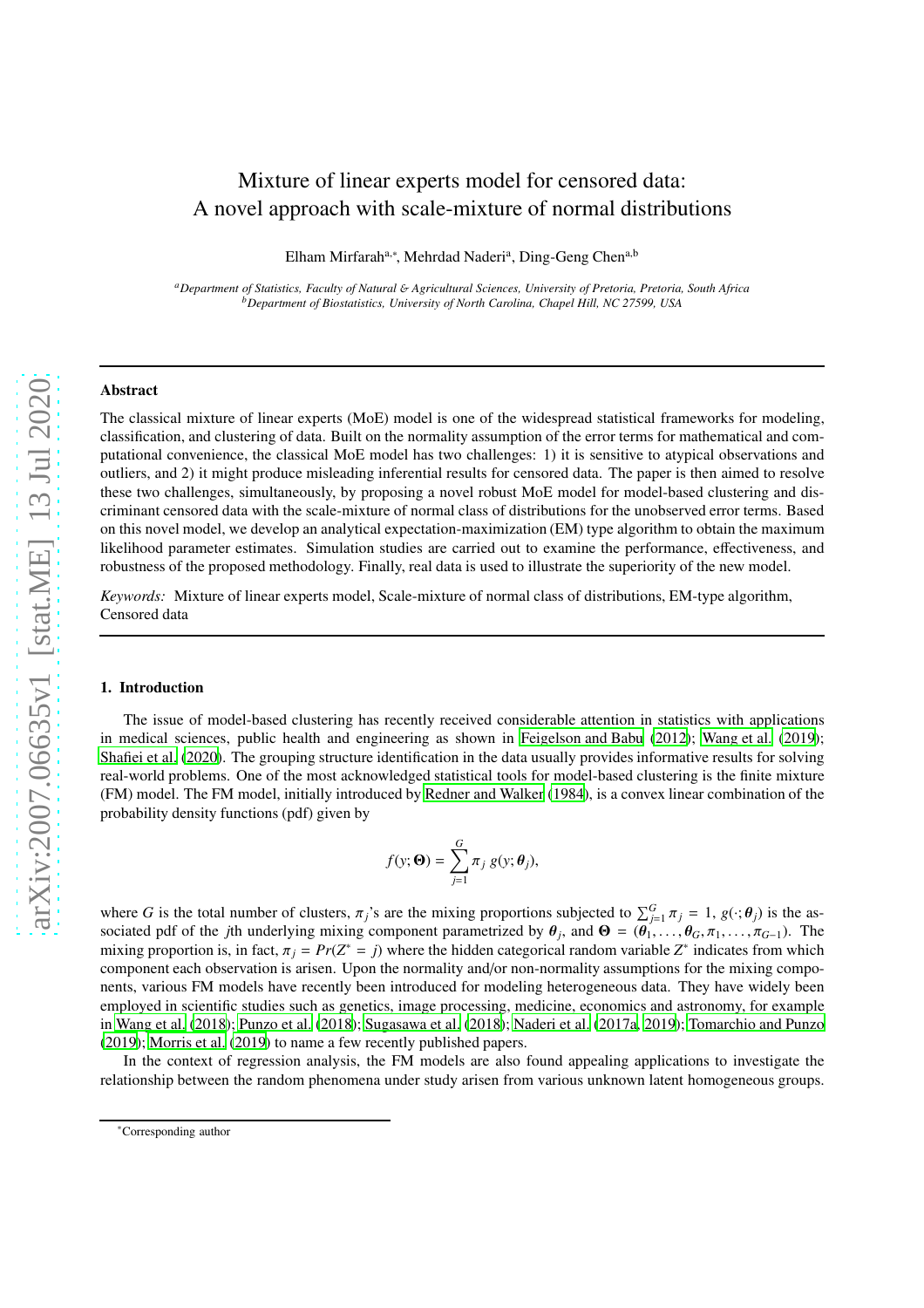Specifically, the FM regression model relies on the assumption that the pdf of underlying distribution is

$$
f(\mathbf{y};\mathbf{\Theta}) = \sum_{j=1}^{G} \pi_j g(\mathbf{y} - \mathbf{x}^\top \boldsymbol{\beta}_j; \boldsymbol{\theta}_j),
$$

where  $\mathbf{x} = (1, x_1, \dots, x_{p-1})^\top \in \mathbb{R}^p$  is the vector of *p* explanatory variables corresponding to response *y*, and  $\boldsymbol{\beta}_j =$  $(\beta_{j0}, \ldots, \beta_{j(p-1)})^{\top}$ , denotes the regression coefficients of the *j*th component. In this regard, [Liu and Lin \(2014\)](#page-19-11) proposed the skew-normal mixture regression model by considering the pdf of skew-normal distribution as the mixing component and applied it to the physiological data to illustrate its utility. [Hu et al.](#page-19-12) [\(2017\)](#page-19-12) introduced FM regression model by assuming that the components have log-concave error densities and developed two EM-type [\(Dempster et al.](#page-18-0), [1977](#page-18-0)) algorithms to obtain the maximum likelihood (ML) parameter estimates. [Lamont et al.](#page-19-13) [\(2016\)](#page-19-13) also investigated the effect of modeling covariance between independent variables and latent classes on the fitting/clustering results.

Built up from this FM regression model, the MoE model [\(Jacobs](#page-19-14) et al., [1991\)](#page-19-14) is perhaps one of the most acknowledged approaches in the statistics and machine learning fields. Although the MoE and FM regression models share similar structure, they differ in many aspects. In formulation of the MoE model, it is assumed that both mixing proportions and component densities conditionally depend on some input covariates. More precisely, let  $Y \in \mathbb{R}$  be the response variable,  $x \in \mathbb{R}^p$  and  $r = (1, r_1, \dots, r_{q-1})^\top \in \mathbb{R}^q$  are the vector of explanatory and covariate values corresponding to *Y*. Instead of considering constant mixing component in FM regression model, the MoE model assumes that π*<sup>j</sup>* to be modeled as a function (generally logistic or softmax function) of input *r*, known as a gating function. For instance, the pdf of the normal-based MoE (MoE-N) is

<span id="page-1-1"></span><span id="page-1-0"></span>
$$
f(y; \mathbf{\Theta}) = \sum_{j=1}^{G} \pi_j(\mathbf{r}; \tau) \phi(y; \mathbf{x}^{\top} \boldsymbol{\beta}_j, \sigma_j^2),
$$
 (1)

where  $\phi(\cdot,\mu,\sigma^2)$  is the pdf of normal distribution with the location and scale parameters  $\mu$  and  $\sigma^2$ ,  $\mathcal{N}(\mu,\sigma^2)$ , for gating parameters  $\boldsymbol{\tau} = (\boldsymbol{\tau}_1^{\top}, \dots, \boldsymbol{\tau}_{G-1}^{\top})^{\top}$  with  $\boldsymbol{\tau}_j = (\tau_{j0}, \dots, \tau_{j(q-1)})^{\top}$ ,

$$
\pi_j(\mathbf{r}; \boldsymbol{\tau}) = Pr(Z^* = j|\mathbf{r}) = \frac{\exp\{\boldsymbol{\tau}_j^{\top}\mathbf{r}\}}{1 + \sum_{i=1}^{G-1} \exp\{\boldsymbol{\tau}_i^{\top}\mathbf{r}\}},
$$
\n(2)

and for  $\theta_j = (\beta_j, \sigma_j^2)$ , the model parameters set is  $\Theta = (\theta_1, \dots, \theta_G, \tau)$ . It should be emphasized that *x* and *r* can be exactly or partially identical. Since the introduction of the MoE-N model, considerable amount of contributions have been produced to overcome its potential deficiency in analyzing skew and heavy-tail distributed data. See for instance the works by [Nguyen and McLachlan](#page-19-15) [\(2016\)](#page-19-15); [Chamroukhi](#page-18-1) [\(2016,](#page-18-1) [2017](#page-18-2)) on proposing the Laplace, Student-*t* and skew-*t* MoE models, respectively.

In many practical situations, such as economic and clinical studies, medical research and epidemiological cancer studies, the data are collected under some imposed detection limits. It might lead to incomplete data with different types of interval, left and/or right-censored responses. In this regard, censored regression model with the normality assumption for the error terms, known as Tobit model, was constructed by [Tobin \(1958](#page-19-16)). Since then, the extensions of Tobit model have been introduced by researchers to draw robust inference from censored data. For instance, using the scale-mixture of normal (SMN) class of distributions for the error terms, [Garay et al. \(2016,](#page-19-17) [2017\)](#page-19-18) presented the nonlinear and linear censored regression models to overcome the problem of atypical observations in the data. [Mattos et al. \(2018\)](#page-19-19) also proposed censored linear regression model with the scale-mixture of skew-normal class of distributions to accommodate asymmetrically distributed censored datasets. Moreover, mixture of censored regression models based on the Student-*t* model and on the SMN class of distributions were proposed by [Lachos et al.](#page-19-20) [\(2019\)](#page-19-20); [Zeller et al. \(2018\)](#page-19-21) as a flexible approach for modeling multimodal censored data with fat tails.

Extending the proven proficiency of the MoE model in statistical applications, the main objective of the current paper is to propose a MoE model based on the SMN class of distributions for censored data, hereafter referred as "MoE-SMN-CR model". Due to the computational complexity, we develop an innovative EM-type algorithm to obtain the ML parameter estimates. The associated variance-covariance matrix of the ML estimators is also approximated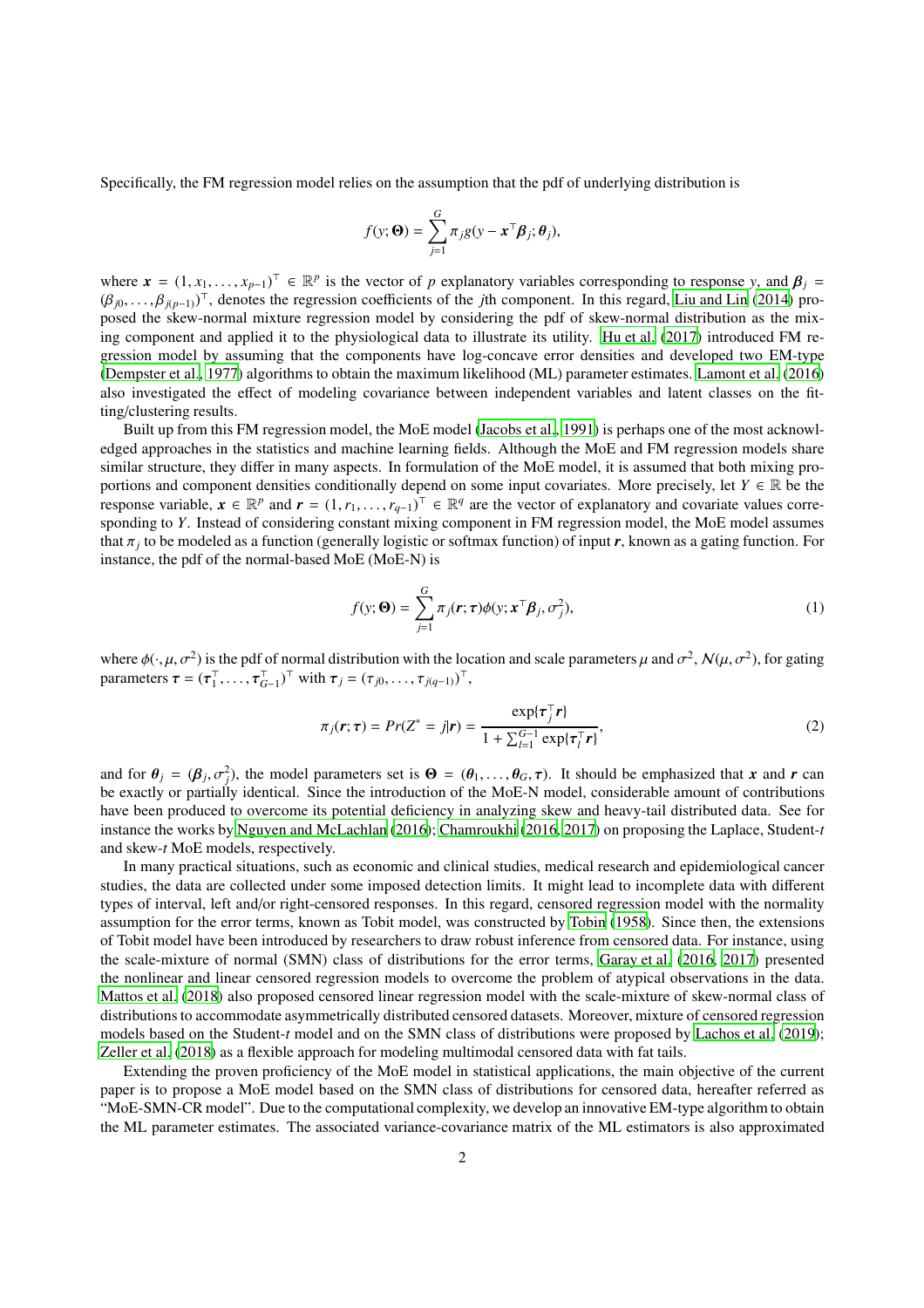by an information-based approach. To illustrate the computational aspects and practical performance of the proposed methodology, a real data analysis and several simulation studies are presented.

The remainder of the paper is organized as follows. Section [2](#page-2-0) briefly reviews the SMN class of distributions. Model formulation and parameter estimation procedure of the MoE-SMN-CR model are presented in Section [3.](#page-3-0) Four simulation studies are conducted in Section [4](#page-7-0) to check the asymptotic properties of the ML estimates as well as to investigate the performance of the proposed model. The applicability of the proposed method is illustrated in Section [5](#page-13-0) by analyzing wage-rates dataset. Finally, we conclude the paper with a discussion and suggestions for future work in Section [6.](#page-15-0)

#### <span id="page-2-0"></span>2. An overview on the scale-mixture of normal class of distributions

<span id="page-2-1"></span>A random variable *Y* follows an scale-mixture of normal (SMN) distribution, denoted by  $SMN(\mu, \sigma^2, \nu)$ , if it is generated by

$$
Y = \mu + U^{-1/2}V, \qquad V \perp U,
$$
 (3)

where  $V \sim \mathcal{N}(0, \sigma^2)$ , *U* (scale mixture factor) is a positive random variable with the cumulative distribution function (cdf)  $H(\cdot; v)$ , and the symbol  $\perp$  indicates independence. Referring to [\(3\)](#page-2-1), the hierarchical representation of the SMN class of distributions can be written as

<span id="page-2-2"></span>
$$
Y|U = u \sim N(\mu, u^{-1}\sigma^2), \qquad U \sim H(u; v), \tag{4}
$$

accordingly, the pdf of the random variable *Y* is obtained as

$$
f_{\text{SMN}}(y;\mu,\sigma^2,\nu)=\int_0^\infty \phi(y;\mu,u^{-1}\sigma^2) \, dH(u;\nu), \qquad y\in\mathbb{R}.
$$

In what follows,  $f_{\text{SMN}}(\cdot; \mathbf{v})$  and  $F_{\text{SMN}}(\cdot; \mathbf{v})$  will be used to denote the pdf and cdf of the standard SMN distribution  $(\mu = 0, \sigma^2 = 1)$ . With different specifications of the distribution of *U*, many special cases of the general SMN class of distributions can be obtained. We focus on a few commonly used examples of the SMN class of distributions in this paper:

- Normal (N) distribution: The SMN class of distributions contains the normal model as  $U = 1$  with probability one.
- Student-*t* (T) distribution: If  $U \sim \text{Gamma}(v/2, v/2)$ , where  $\text{Gamma}(\alpha, \beta)$  represents the gamma distribution with shape and scale parameters  $\alpha$  and  $\beta$ , respectively, the random variable *Y* then follows the Student-*t* distribution,  $Y \sim \mathcal{T}(\mu, \sigma^2, \nu)$ . For  $\nu = 1$  the Student-*t* distribution turns into the Cauchy distribution which has no defined mean and variance.
- Slash (SL) distribution: Let *U* in [\(3\)](#page-2-1) follows  $Beta(v, 1)$ , where  $Beta(a, b)$  signifies the beta distribution with parameter *a* and *b*. Then, *Y* distributed as a slash model, denoted by  $Y \sim S\mathcal{L}(\mu, \sigma^2, \nu)$ , with pdf

$$
f_{\rm SL}(y; \mu, \sigma^2, \nu) = \nu \int_0^1 u^{\nu-1} \phi(y; \mu, u^{-1} \sigma^2) du, \qquad y \in \mathbb{R}.
$$

• Contaminated-normal (CN) distribution: Let *U* be a discrete random variable with pdf

$$
h(u; v, \gamma) = v \mathbb{I}_{\gamma}(u) + (1 - v) \mathbb{I}_{1}(u), \qquad v, \gamma \in (0, 1),
$$

where  $\mathbb{I}_{A}(\cdot)$  represents the indicator function of the set *A*. The random variable *Y* in [\(3\)](#page-2-1) then follows the contaminated-normal distribution,  $Y \sim \mathcal{CN}(\mu, \sigma^2, \nu, \gamma)$ , which has the pdf

$$
f_{\text{CN}}(y;\mu,\sigma^2,\nu,\gamma)=\nu\phi(y;\mu,\gamma^{-1}\sigma^2)+(1-\nu)\phi(y;\mu,\sigma^2),\qquad y\in\mathbb{R}.
$$

Note that in the pdf of CN distribution, the parameter  $\nu$  denotes the proportion of outliers (bad points) and  $\gamma$  is the contamination factor.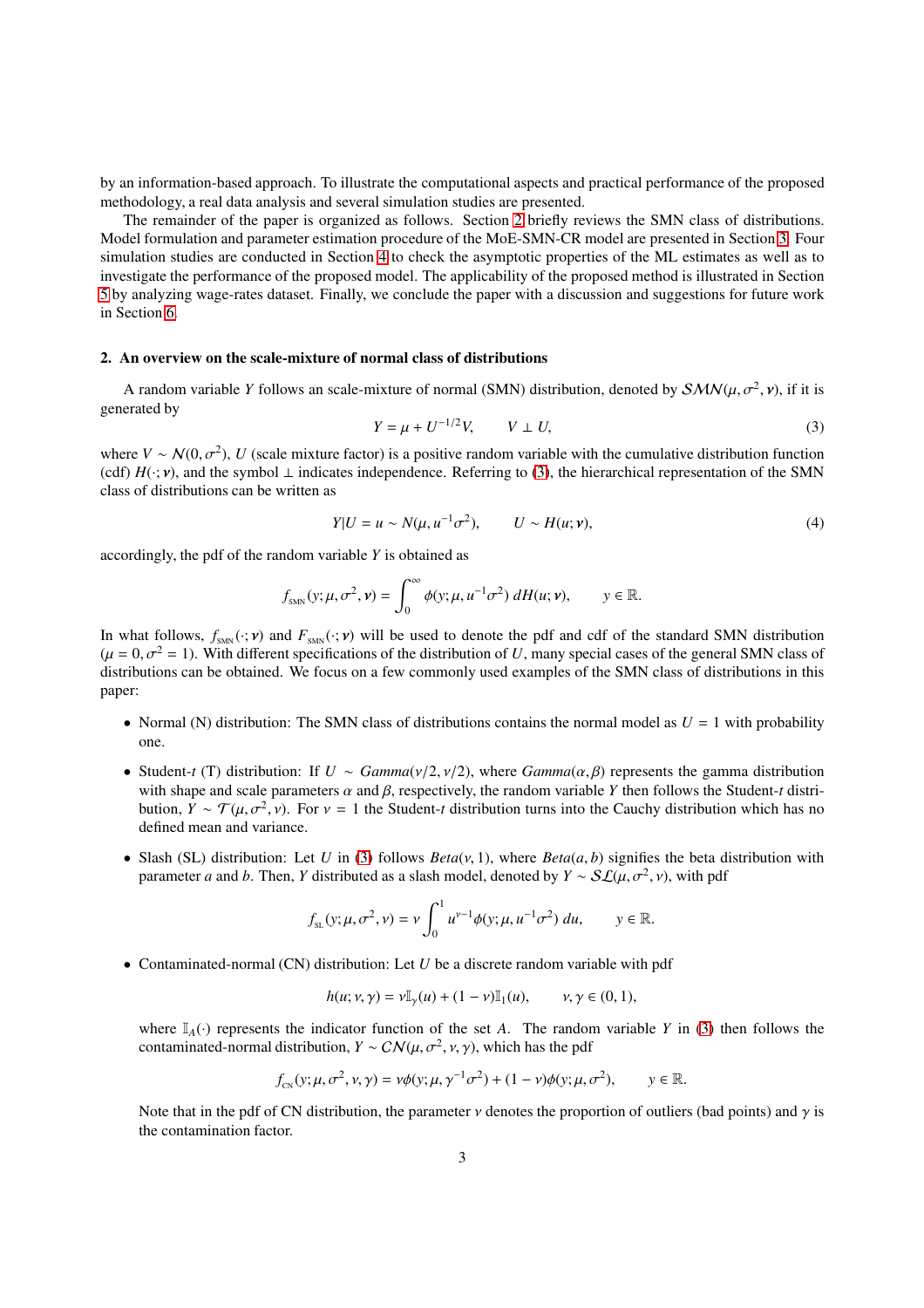More technical details and information of the SMN distribution family, used for the calculation of some conditional expectations involved in the proposed EM-type algorithm, are provided in the [Appendix A](#page-16-0) with proof in [Garay et al.](#page-19-18) [\(2017\)](#page-19-18). We will refer to the MoE model of censored data based on the special cases of the SMN class of distributions as MoE-N-CR, MoE-T-CR, MoE-SL-CR and MoE-CN-CR for the normal, Student-*t*, slash and contaminated-normal cases, respectively.

# <span id="page-3-0"></span>3. The scale-mixture of normal censored mixture of linear experts model

## *3.1. Model specification*

Extending the classical MoE model with normal distribution in model [\(1\)](#page-1-0), we consider the expert components formulated by the SMN class of distributions. Therefore, the resulting pdf, in which the polynomial regression and multinomial logistic model are used for the components and mixing proportions, can be defined as

<span id="page-3-2"></span>
$$
f(y_i; \mathbf{\Theta}) = \sum_{j=1}^{G} \pi_j(\mathbf{r}_i; \tau) f_{\text{SMN}}(y_i; \mathbf{x}_i^{\top} \boldsymbol{\beta}_j, \sigma_j^2, \mathbf{v}_j), \qquad i = 1, \dots, n,
$$
 (5)

where  $Y = (Y_1, \ldots, Y_n)^\top$  is the vector of response variables,  $x_i$  and  $r_i$  are the vector of explanatory and covariate variables corresponding to  $Y_i$ ,  $\pi_j(\cdot; \tau)$  is defined in [\(2\)](#page-1-1), and for  $\theta_j = (\beta_j, \sigma_j^2, \nu_j)$  the model parameters is  $\Theta = (\theta_1, \dots, \theta_G, \tau)$ .

In the MoE-SMN-CR model, we assume that the response variables are partially observed. In other word, we suppose some of the response variables are suffering from a type of censoring, that could be interval-, left- or rightcensoring. Thus, let the available response variable  $Y_i$  be presented as the joint variables  $(W_i, \rho_i)$  where  $W_i$  represents the uncensored reading ( $W_i = Y_{0i}$ ) or interval-censoring ( $W_i = (C_{i1}, C_{i2})$ ) and  $\rho_i$  is the censoring indicator:  $\rho_i = 1$  if  $C_{i1} \leq Y_i \leq C_{i2}$  and  $\rho_i = 0$  if  $Y_i = Y_{0i}$ . Note that in this setting if  $C_{i1} = -\infty$  (or  $C_{i2} = +\infty$ ) the left-censoring (or right-censoring) is occurred and in the case  $-\infty \neq C_{i1} < C_{i2} \neq +\infty$  the interval-censored realization is observed. We establish our methodology based on the interval-censoring scheme, however, the left/right-censoring schemes are also investigated in the simulation and real-data analyses.

The aforementioned setting leads to divide *Y* to the sets of observed responses and censored cases. Hence, *Y* can be viewed as the latent variable since it is partially unobserved. Under these assumptions, the log-likelihood function of the MoE-SMN-CR model can be written as

<span id="page-3-1"></span>
$$
\ell(\mathbf{\Theta}|\mathbf{w},\boldsymbol{\rho}) = \sum_{i=1}^{n} \log \sum_{j=1}^{G} \pi_j(\mathbf{r}_i;\boldsymbol{\tau}) \left[ \sigma_j^{-1} f_{\text{SMN}} \left( \frac{w_i - \mathbf{x}_i^{\mathsf{T}} \boldsymbol{\beta}_j}{\sigma_j}; \boldsymbol{\nu}_j \right) \right]^{1-\rho_i} \left[ F_{\text{SMN}} \left( \frac{c_{i2} - \mathbf{x}_i^{\mathsf{T}} \boldsymbol{\beta}_j}{\sigma_j}; \boldsymbol{\nu}_j \right) - F_{\text{SMN}} \left( \frac{c_{i1} - \mathbf{x}_i^{\mathsf{T}} \boldsymbol{\beta}_j}{\sigma_j}; \boldsymbol{\nu}_j \right) \right]^{\rho_i}, \quad (6)
$$

where  $w = (w_1, \ldots, w_n)^\top$  and  $\rho = (\rho_1, \ldots, \rho_n)^\top$  denote the realizations of  $W = (W_1, \ldots, W_n)^\top$  and  $\rho = (\rho_1, \ldots, \rho_n)^\top$ , respectively.

Due to complexity of the log-likelihood [\(6\)](#page-3-1), there is no analytical solution to obtain the ML estimate of parameters and therefore a numerical search algorithm should be developed. With the embedded hierarchical representation [\(4\)](#page-2-2), an innovative EM-type algorithm is developed to obtain the ML estimate for the MoE-SMN-CR model.

#### <span id="page-3-3"></span>*3.2. EM-based maximum likelihood parameter estimation*

Starting from [\(5\)](#page-3-2) and defining the component label vector  $Z_i = (Z_{i1}, \ldots, Z_{iG})^\top$  in such a way that the binary latent component-indicators  $Z_{ij} = 1$  if and only if  $Z_i^* = j$ , we have

$$
Y_i|Z_{ij} = 1 \sim \mathcal{SMN}(\mathbf{x}_i^{\mathsf{T}} \boldsymbol{\beta}_j, \sigma_j^2, \mathbf{v}_j), \qquad i = 1, \ldots, n.
$$

Now using [\(4\)](#page-2-2), the hierarchical representation of the MoE-SMN-CR model is

$$
Y_i | (\boldsymbol{x}_i, U = u_i, Z_{ij} = 1) \sim \mathcal{N}(\boldsymbol{x}_i^{\top} \boldsymbol{\beta}_j, u_i^{-1} \sigma_j^2),
$$
  
\n
$$
U_i | Z_{ij} = 1 \sim H(\cdot; \boldsymbol{v}_j),
$$
  
\n
$$
Z_i | \boldsymbol{r}_i \sim \mathcal{M}(1; \pi_1(\boldsymbol{r}_i, \boldsymbol{\tau}), \dots, \pi_G(\boldsymbol{r}_i, \boldsymbol{\tau})).
$$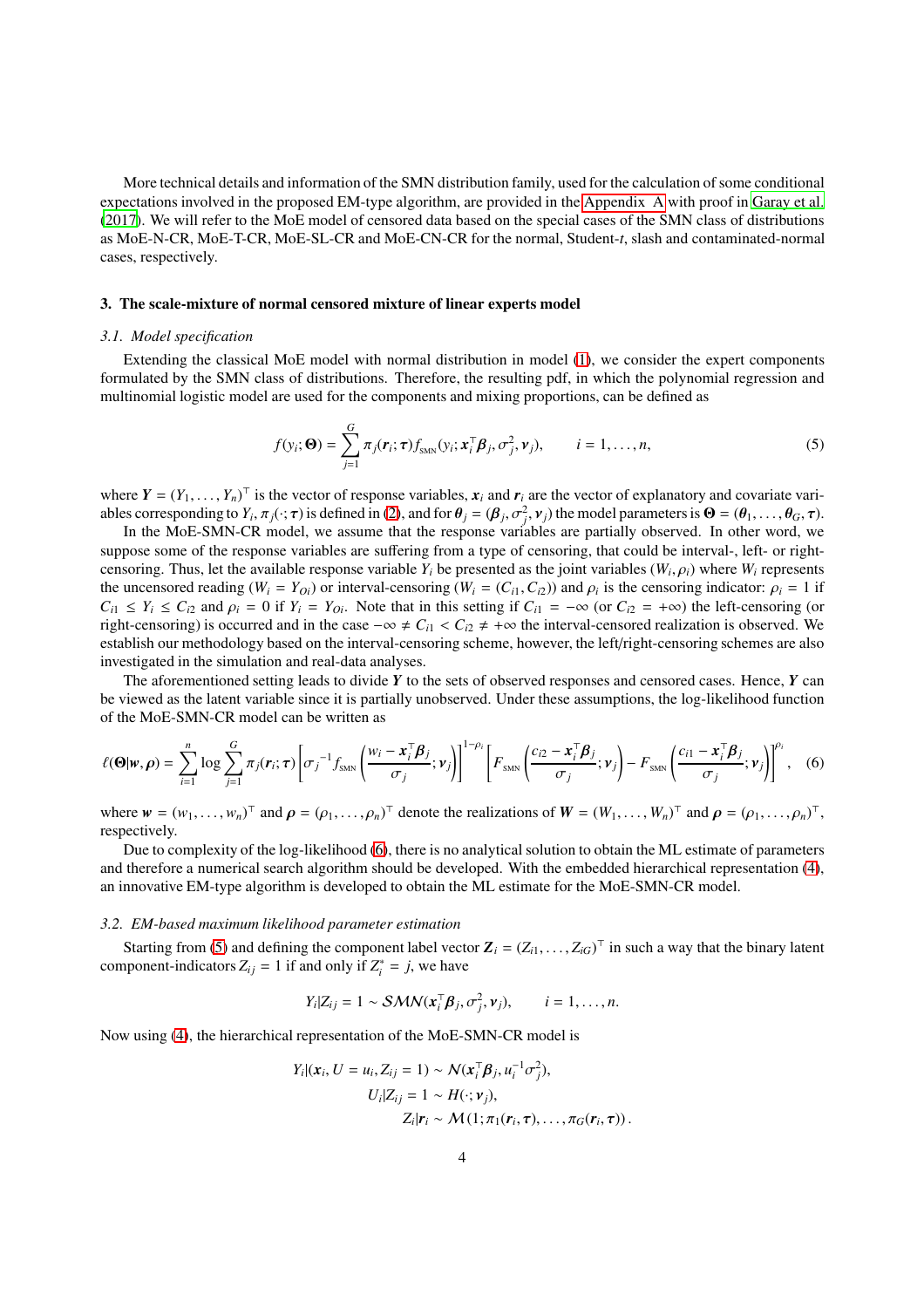where  $M(1; \cdot)$  denotes the one trail multinomial distribution. For the realizations  $y = (y_1, \ldots, y_n)^\top$ ,  $Z = (Z_1^\top, \ldots, Z_n^\top)^\top$ and the latent values  $u = (u_1, \ldots, u_n)^\top$ , the log-likelihood function for  $\Theta$  associated with complete data  $y_c =$ (*w* <sup>⊤</sup>, ρ <sup>⊤</sup>, *y* <sup>⊤</sup>, *u* <sup>⊤</sup>, *Z* ⊤) ⊤, is therefore given by

<span id="page-4-0"></span>
$$
\ell_c(\mathbf{\Theta}|\mathbf{y}_c) = c + \sum_{i=1}^n \sum_{j=1}^G Z_{ij} \left\{ \log \pi_j(\mathbf{r}_i; \tau) - \frac{1}{2} \log \sigma_j^2 - \frac{u_i}{2\sigma_j^2} (y_i - \mathbf{x}_i^{\top} \boldsymbol{\beta}_j)^2 + \log h(u_i; \mathbf{v}_j) \right\},
$$
(7)

where  $h(\cdot; v_j)$  is the pdf of  $U_i | Z_{ij} = 1$  and *c* is an additive constant.

We then develop an expectation conditional maximization either (ECME; [Liu and Rubin \(1994](#page-19-22))) algorithm to estimate parameters from the MoE-SMN-CR model. The ECME algorithm is an extension of expectation conditional maximization (ECM; [Meng and Rubin](#page-19-23) [\(1993\)](#page-19-23)) that not only inherits its stable properties (e.g. monotone convergence and implementation simplicity) but also can be faster than ECM. The iterative ECME algorithm replaces some CMsteps of the ECM with the CML-steps that maximize the corresponding contained log-likelihood function instead. The ECME algorithm for ML estimation of the MoE-SMN-CR model proceeds as follows:

- Initialization: Set the number of iteration to  $k = 0$  and choose a relative starting point. Due to the multimodal log-likelihood function in the FM and MoE models, the EM-type algorithm for obtaining parameter estimates might not give the global estimates if the initial points depart too far from the real values. Therefore, the choice of initialization process for the EM-based algorithms constitutes an fundamental issue. [Nguyen and McLachlan](#page-19-15) [\(2016\)](#page-19-15) suggested the starting points for the Laplace MoE model via a modified version of the randomized initial assignment method [\(McLachlan and Peel](#page-19-24), [2000\)](#page-19-24). However, we recommend the following straightforward steps for obtaining the starting points of the MoE-SMN-CR model.
	- (i) Partition the sample into *G* groups using either *K*-means clustering algorithm [\(Hartigan and Wong](#page-19-25), [1979\)](#page-19-25), *k*-medoids [\(Kaufman and Rousseeuw, 1990\)](#page-19-26) or trim-*k*-means [\(Cuesta-Albertos et al., 1997\)](#page-18-3) methods.
	- (ii) To initialize  $\tau^{(0)}$ , two strategies can be adopted. As the first and simplest strategy, one can set  $\tau^{(0)} = 0$ . We note that by using this setting, the MoE model reduces to the FM regression model as a special case. In the second strategy, the information of grouping indices obtained from (i) can be used for initializing  $\tau$ . Based on the grouping indices, one can fit the generalized linear model to the data and compute  $\tau^{(0)}$ .
	- (iii) By utilizing the grouping indices of (i), the least squares method is applied to the *j*th group to obtain  $\beta_j^{(0)}$ *j* . Moreover, the standard deviation of residuals is used to initialize  $\sigma^{(0)}$ .
	- (iv) Since the normal model belongs to the SMN class of distributions, we adapt  $v_i^{(0)}$  $j_j^{(0)}$  corresponds to an initial assumption near normality. For instance, we set  $v_j = 20$  in the MoE-T-CR and MoE-SL-CR models.
- E-Step: At the iteration *k*, the expected value of the complete-data log-likelihood function [\(7\)](#page-4-0), known as the *Q*-function, is

$$
Q(\mathbf{\Theta}|\mathbf{\Theta}^{(k)}) = \sum_{i=1}^{n} \sum_{j=1}^{G} \hat{z}_{ij}^{(k)} \left\{ \log \pi_j(\mathbf{r}_i; \tau) - \frac{1}{2} \log \sigma_j^2 - \frac{1}{2\sigma_j^2} \left( \widehat{u y^2}_{ij}^{(k)} + (\mathbf{x}_i^{\top} \boldsymbol{\beta}_j)^2 \widehat{u}_{ij}^{(k)} - 2 \widehat{u y}_{ij}^{(k)} \mathbf{x}_i^{\top} \boldsymbol{\beta}_j \right) + \widehat{\Upsilon}_{ij}^{(k)} \right\}, \quad (8)
$$

where  $\hat{z}_{ij}^{(k)} = E(Z_{ij} | w_i, \rho_i, \hat{\theta}_j^{(k)})$  $\widehat{u_j^{(k)}}$ ,  $\widehat{uv^2}_{ij}^{(k)} = E(U_i Y_i^2 | w_i, \rho_i, \hat{\theta}_j^{(k)})$  $j^{(k)}$ ),  $\hat{u}_{ij}^{(k)} = E(U_i|w_i, \rho_i, \hat{\theta}_j^{(k)})$  $E(Y_i|W_i, \rho_i, \hat{\theta}_j^{(k)}) = E(U_iY_i|W_i, \rho_i, \hat{\theta}_j^{(k)})$  $j^{(K)}$ ), and  $\hat{\Upsilon}_{ij}^{(k)} = E(\log h(U_i; \mathbf{v}_j)|w_i, \rho_i, \hat{\theta}_j^{(k)})$  $j^{(k)}$ ). In what follows, we discuss about the computation of conditional expectations for both uncensored and censored cases.

(i) For the uncensored observations, we have  $\rho_i = 0$  and so,  $\hat{u}_{ij}^{(k)} = E(U_i|Y = y_i, \hat{\theta}_{j}^{(k)})$  $(\hat{\mu}^k)$ ,  $\widehat{uy}^{(k)}_{ij} = y_i \widehat{u}^{(k)}_{ij}, \widehat{uy}^{(k)}_{ij} =$  $y_i^2 \hat{u}_{ij}^{(k)}$ ,

<span id="page-4-1"></span>
$$
\hat{z}_{ij}^{(k)} = \frac{\pi_j(\mathbf{r}_i; \hat{\boldsymbol{\tau}}^{(k)})f_{\text{SMN}}\left(y_i; \mathbf{x}_i^{\top}\hat{\boldsymbol{\beta}}_j^{(k)}, \hat{\sigma}_j^{2(k)}, \hat{\boldsymbol{\nu}}_j^{(k)}\right)}{\sum_{l=1}^G \pi_l(\mathbf{r}_i; \hat{\boldsymbol{\tau}}^{(k)})f_{\text{SMN}}\left(y_i; \mathbf{x}_i^{\top}\hat{\boldsymbol{\beta}}_l^{(k)}, \hat{\sigma}_l^{2(k)}, \hat{\boldsymbol{\nu}}_l^{(k)}\right)}, \qquad \hat{\Upsilon}_{ij}^{(k)} = E\left(\log h(U_i; \boldsymbol{\nu}_j)|Y = y_i, \hat{\boldsymbol{\theta}}_j^{(k)}\right).
$$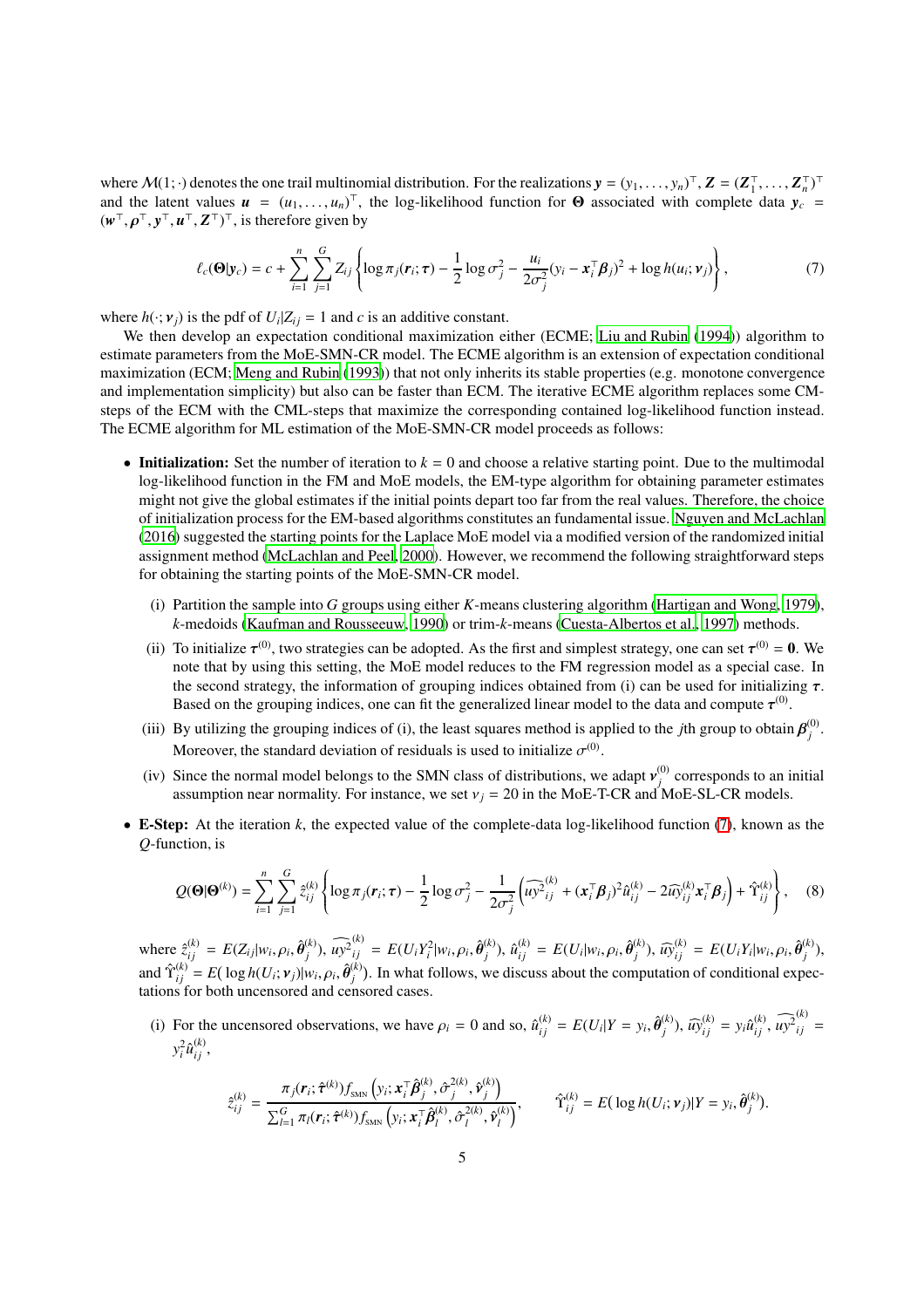(ii) For the censored case which is  $\rho_i = 1$ , we have

$$
\hat{z}_{ij}^{(k)} = E(Z_{ij}|c_{i1} \leq Y_i \leq c_{i2}, \hat{\theta}_j^{(k)}) = \frac{\pi_j(r_i; \hat{\tau}^{(k)}) \left[F_{\text{SMN}} \left(\frac{c_{i2} - x_i^{\top} \hat{\beta}_j^{(k)}}{\hat{\sigma}_j^{(k)}}; \hat{\nu}_j^{(k)}\right) - F_{\text{SMN}} \left(\frac{c_{i1} - x_i^{\top} \hat{\beta}_j^{(k)}}{\hat{\sigma}_j^{(k)}}; \hat{\nu}_j^{(k)}\right)\right]}{\sum_{l=1}^G \pi_l(r_i; \hat{\tau}^{(k)}) \left[F_{\text{SMN}} \left(\frac{c_{i2} - x_i^{\top} \hat{\beta}_j^{(k)}}{\hat{\sigma}_j^{(k)}}; \hat{\nu}_l^{(k)}\right) - F_{\text{SMN}} \left(\frac{c_{i1} - x_i^{\top} \hat{\beta}_j^{(k)}}{\hat{\sigma}_j^{(k)}}; \hat{\nu}_l^{(k)}\right)\right]};
$$
  

$$
\hat{u}_{ij}^{(k)} = E(U_i|c_{i1} \leq Y_i \leq c_{i2}, \hat{\theta}_j^{(k)}), \qquad \widehat{u y}_{ij}^{(k)} = E(U_i Y_i^2 | c_{i1} \leq Y_i \leq c_{i2}, \hat{\theta}_j^{(k)}),
$$
  

$$
\widehat{u y}_{ij}^{(k)} = E(U_i Y_i|c_{i1} \leq Y_i \leq c_{i2}, \hat{\theta}_j^{(k)}), \qquad \hat{Y}_{ij}^{(k)} = E(\log h(U_i; \nu_j)|c_{i1} \leq Y_i \leq c_{i2}, \hat{\theta}_j^{(k)}).
$$

Following [Garay et al. \(2017](#page-19-18)), the closed form of the conditional expectations for the particular cases of the SMN class of distributions are provided in [Appendix A.](#page-16-0)

• **CM-step 1:** The *M*-step consists of maximizing the *Q*-function with respect to  $\Theta^{(k)}$ . To do this, let  $n_j =$  $\sum_{i=1}^{n} \hat{z}_{ij}^{(k)}$ . Then, the maximization of [\(8\)](#page-4-1) over  $\beta_j$  and  $\sigma_j^2$  lead to the following CM estimators:

$$
\hat{\beta}_{j}^{(k+1)} = \left(\sum_{i=1}^{n} \hat{z}_{ij}^{(k)} \hat{u}_{ij}^{(k)} \mathbf{x}_{i} \mathbf{x}_{i}^{\top}\right)^{-1} \sum_{i=1}^{n} \hat{z}_{ij}^{(k)} \widehat{u_{ij}}^{(k)} \mathbf{x}_{i},
$$
\n
$$
\hat{\sigma}_{j}^{2(k+1)} = \frac{1}{n_{j}} \sum_{i=1}^{n} \hat{z}_{ij}^{(k)} \left(\widehat{u_{j}}^{2} \hat{z}_{ij}^{(k)} - 2 \widehat{u_{j}}^{(k)}_{ij} \mathbf{x}_{i}^{\top} \hat{\boldsymbol{\beta}}_{j}^{(k+1)} + \widehat{u}_{ij}^{(k)} \left(\mathbf{x}_{i}^{\top} \hat{\boldsymbol{\beta}}_{j}^{(k+1)}\right)^{2}\right).
$$

• **CM-step 2:** Following proposition 2 of [Nguyen and McLachlan](#page-19-15) [\(2016\)](#page-19-15), the update of  $\tau_j$  can be made as

$$
\hat{\boldsymbol{\tau}}_j^{(k+1)} = 4 \left( \sum_{i=1}^n \boldsymbol{r}_i \boldsymbol{r}_i^\top \right)^{-1} \left( \sum_{i=1}^n \left[ \hat{z}_{ij}^{(k+1)} - \pi_j(\boldsymbol{r}_i; \hat{\boldsymbol{\tau}}^{(k)}) \right] \boldsymbol{r}_i \right) + \hat{\boldsymbol{\tau}}_j^{(k)}.
$$

• CML-step: The update of  $v_j$  crucially depends on the conditional expectation  $\hat{\Upsilon}_{ij}^{(k)}$  which is quite complicated. However, we can update  $v = (v_1, \ldots, v_G)$  through maximizing the actual log-likelihood function as

<span id="page-5-1"></span>
$$
\hat{\mathbf{v}}^{(k+1)} = \arg \max_{\mathbf{v}} \left\{ \sum_{i=1}^{n} \log \sum_{j=1}^{G} \pi_{j}(\mathbf{r}_{i}; \hat{\boldsymbol{\tau}}^{(k+1)}) \left[ f_{\text{SMN}} \left( \frac{w_{i} - \mathbf{x}_{i}^{\top} \hat{\boldsymbol{\beta}}_{j}^{(k+1)}}{\hat{\sigma}_{j}^{(k+1)}} ; \mathbf{v}_{j} \right) / \hat{\sigma}_{j}^{(k+1)} \right]^{1-\rho_{i}} \right\}
$$
\n
$$
\left[ F_{\text{SMN}} \left( \frac{c_{i2} - \mathbf{x}_{i}^{\top} \hat{\boldsymbol{\beta}}_{j}^{(k+1)}}{\hat{\sigma}_{j}^{(k+1)}} ; \mathbf{v}_{j} \right) - F_{\text{SMN}} \left( \frac{c_{i1} - \mathbf{x}_{i}^{\top} \hat{\boldsymbol{\beta}}_{j}^{(k+1)}}{\hat{\sigma}_{j}^{(k+1)}} ; \mathbf{v}_{j} \right) \right]^{\rho_{i}} \right\}.
$$
\n(9)

Recommended by [Lin et al. \(2014\)](#page-19-27); [Zeller et al.](#page-19-21) [\(2018\)](#page-19-21), a more parsimonious model can be achieved by assuming an identical mixing component, i.e.  $v_1 = v_2 = \cdots = v_G = v$ . This setting changes the problem of nontrivial high-dimension optimization into the more simple one/two dimension search. The R function **nlminb**() is used to update  $v$  in the numerical parts of the current paper.

The above E- and M-steps are iterated until some convergence criteria are met. We terminate the algorithm when either the maximum number of iterations approaches l000 or the difference between two consecutive log-likelihood values is less than the per-specified tolerance  $10^{-5}$ .

<span id="page-5-2"></span>**Remark 1.** *To facilitate the update of*  $v = (v_1, \ldots, v_G)$  *for the MoE-CN-CR model in the above EM algorithm, one can introduce an extra latent binary variable B<sup>i</sup> such that B<sup>i</sup>* = 1 *if an observation y<sup>i</sup> in group g is a bad point and B<sup>i</sup>* = 0 *if y<sup>i</sup> in group g is a good point. The hierarchical representation of the MoE-CN-CR model can therefore be written as*

<span id="page-5-0"></span>
$$
Y_i|(x_i, U = u_i, Z_{ij} = 1, B_i = 1) \sim N(x_i^T \beta_j, u_i^{-1} \sigma_j^2),
$$
  
\n
$$
U_i|(Z_{ij} = 1, B_i = 1) \sim h(\cdot; v_j, \gamma_j),
$$
  
\n
$$
B_i|(Z_{ij} = 1) \sim \mathcal{B}(1, v_j),
$$
  
\n
$$
Z_i|r_i \sim M(1; \pi_1(r_i, \tau), \dots, \pi_G(r_i, \tau)),
$$
\n(10)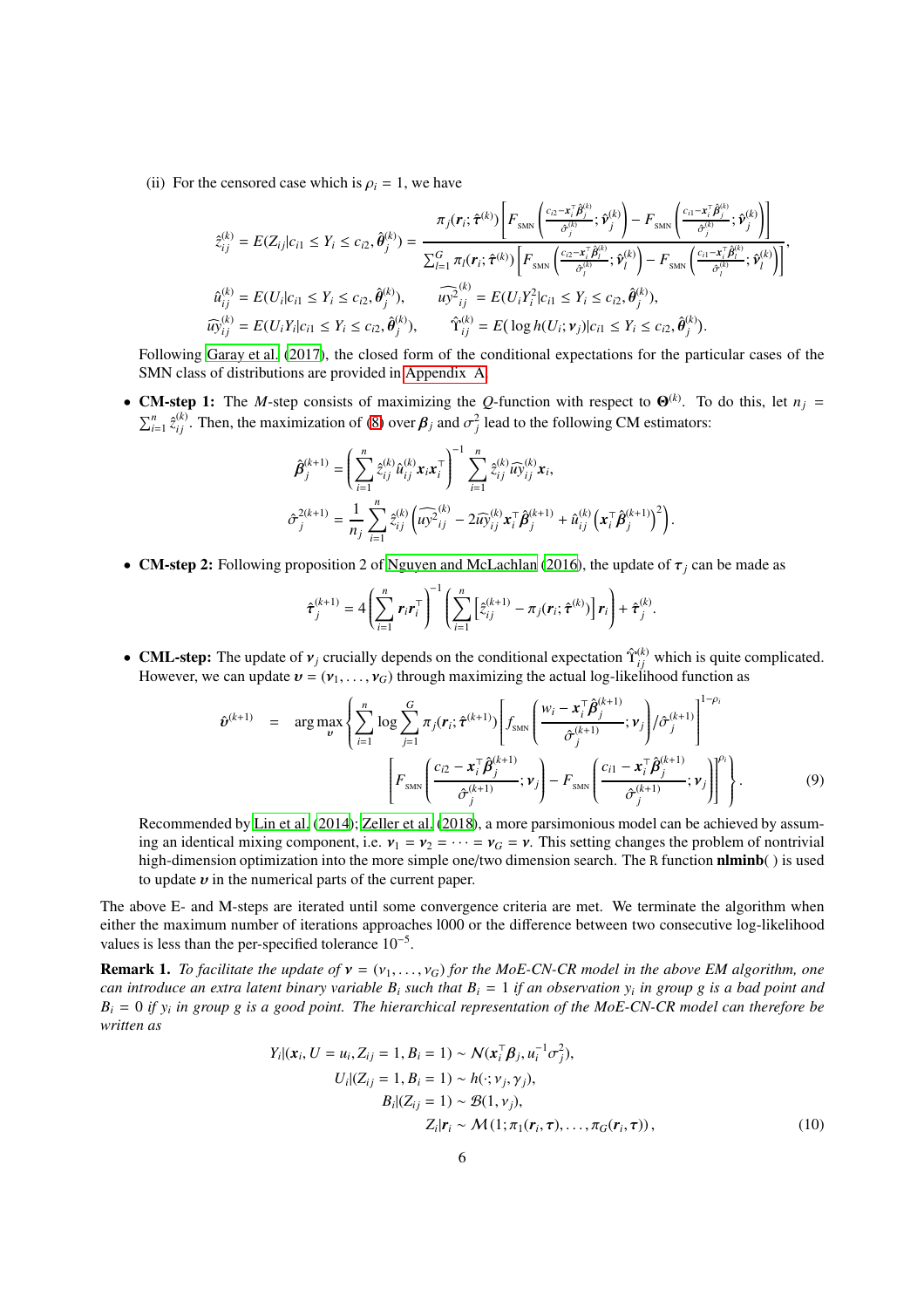*where* B(1, ν*j*) *denotes the Bernoulli distribution with succeed probability* ν*<sup>j</sup> . Consequently, by computing the Qfunction based on* [\(10\)](#page-5-0)*, the update of* ν*<sup>j</sup> is*

$$
\hat{\mathbf{v}}_{j}^{(k+1)} = \frac{\sum_{i=1}^{n} \hat{z}_{ij}^{(k)} \hat{b}_{ij}^{(k)}}{\sum_{i=1}^{n} \hat{z}_{ij}^{(k)}},
$$

*where*

$$
\hat{b}_{ij}^{(k)} = \begin{cases}\n\frac{\hat{v}_j^{(k)} \phi(y_i; \mathbf{x}_i^{\top} \hat{\boldsymbol{\beta}}_j^{(k)}, \hat{\gamma}_j^{-1(k)} \hat{\sigma}_j^{2(k)})}{\hat{v}_j^{(k)} \phi(y_i; \mathbf{x}_i^{\top} \hat{\boldsymbol{\beta}}_j^{(k)}, \hat{\gamma}_j^{-1(k)} \hat{\sigma}_j^{2(k)}) + (1 - \hat{v}_j^{(k)}) \phi(y_i; \mathbf{x}_i^{\top} \hat{\boldsymbol{\beta}}_j^{(k)}, \hat{\sigma}_j^{2(k)})}, & \text{for the uncensored cases,} \\
\frac{\hat{v}_j^{(k)} \big( \Phi(c_{i2}; \mathbf{x}_i^{\top} \hat{\boldsymbol{\beta}}_j^{(k)}, \hat{\gamma}_j^{-1(k)} \hat{\sigma}_j^{2(k)}) - \Phi(c_{i1}; \mathbf{x}_i^{\top} \hat{\boldsymbol{\beta}}_j^{(k)}, \hat{\gamma}_j^{-1(k)} \hat{\sigma}_j^{2(k)})\big)}{F_{CN}(c_{i2}; \mathbf{x}_i^{\top} \hat{\boldsymbol{\beta}}_j^{(k)}, \hat{\sigma}_j^{2(k)}, \hat{v}_j^{(k)}) - F_{CN}(c_{i1}; \mathbf{x}_i^{\top} \hat{\boldsymbol{\beta}}_j^{(k)}, \hat{\sigma}_j^{2(k)}, \hat{v}_j^{(k)}, \hat{\gamma}_j^{(k)})}, & \text{for the censored cases.} \n\end{cases}
$$

*Since there is no closed-form solution for*  $\hat{\gamma}_i^{(k+1)}$  $j_j^{(k+1)}$ , we update  $\gamma_j$  by maximizing the constrained actual observed log*likelihood function* [\(9\)](#page-5-1) *as a function of*  $\gamma = (\gamma_1, \ldots, \gamma_G)$ *.* 

### *3.3. Computational and operational aspects*

#### *3.3.1. Model selection and performance assessment*

In practical model-based clustering, it is common to fit a mixture model for the various values of number of components *G* and choose the best *G* based on some likelihood-based criteria. The two commonly used measures, Akaike information criterion (AIC; [Akaike](#page-18-4) [\(1974\)](#page-18-4)) and Bayesian information criterion (BIC; [Schwarz et al.](#page-19-28) [\(1978\)](#page-19-28)), are exploited to determine the most plausible value of *G*. The AIC and BIC can be computed as

$$
AIC = 2m - 2\ell_{\text{max}} \qquad BIC = m \ln n - 2\ell_{\text{max}},
$$

where  $\ell_{\text{max}}$  is the maximized (observed) log-likelihood, *m* is the number of free parameters in the model, and *n* is the sample size. Although the smallest value of AIC or BIC results in the most favored model, they do not necessarily correspond to optimal clustering. For the sake of determining the classification performance, we use the misclassification error rate (MRC), Jaccard coefficient index (JCI; [Niwattanakul et al.](#page-19-29) [\(2013\)](#page-19-29)), Rand index (RI; [Rand \(1971](#page-19-30))) and adjusted Rand index (ARI; [Hubert \(1985\)](#page-19-31)) that are computed by comparing predicted classifications to true group labels, when known. Noted that the lower MCR (close to zero) or a higher RI and JCI (tend to one) indicates a much similarity between the true labels and the cluster labels obtained by the candidate model. An ARI of one also corresponds to perfect agreement, and the expected value of the ARI under random classification is zero. Negative ARI values are possible and indicate classification results that are worse, in some sense, than would be expected by random classification.

## *3.3.2. Note on computing conditional expectations*

As expressed in [Appendix A,](#page-16-0) the conditional expectations of the special cases of the MoE-SMN-CR model critically depend on the hazard function or the cdf of SMN model. For instance, in the left-censoring scheme,  $\widehat{w}_{ij}^{(k)}$  for the MoE-N-CR model depends on the hazard function of normal distribution as  $\phi(x)/\Phi(x)$ . The computation of this hazard function for very small values of *<sup>x</sup>* (say *<sup>x</sup>* <sup>&</sup>lt; <sup>−</sup>35 as encountered many times in the simulation studies) in <sup>R</sup> may lead to "NaN". To overcome this issue, [Zeller et al.](#page-19-21) [\(2018\)](#page-19-21) in the R package "CensMixReg" set the denominator to the small machine value (the R commend ".Machine\$double.xmin" was used). However, this setting may lead to negative value for  $\hat{\sigma}^2$  as we found. We recommend to use a remedy for obtaining the exact values of  $HF(x) = \phi(x)/\Phi(x)$ . In our computation, we have used log-transformation via the following R command

$$
HF(x) = \exp\left(\text{dnorm}(x, \log T) - \text{pnorm}(x, \log p = T)\right).
$$

Figure [B.10](#page-18-5) in the [Appendix B](#page-17-0) highlights the difference of three ways of the HF computation in R. What is observed from Figure [B.10](#page-18-5) is actually the difference between the computation of *HF*(*x*) function for *x* < −35. Similar trick can be applied for the right- and interval-censoring schemes.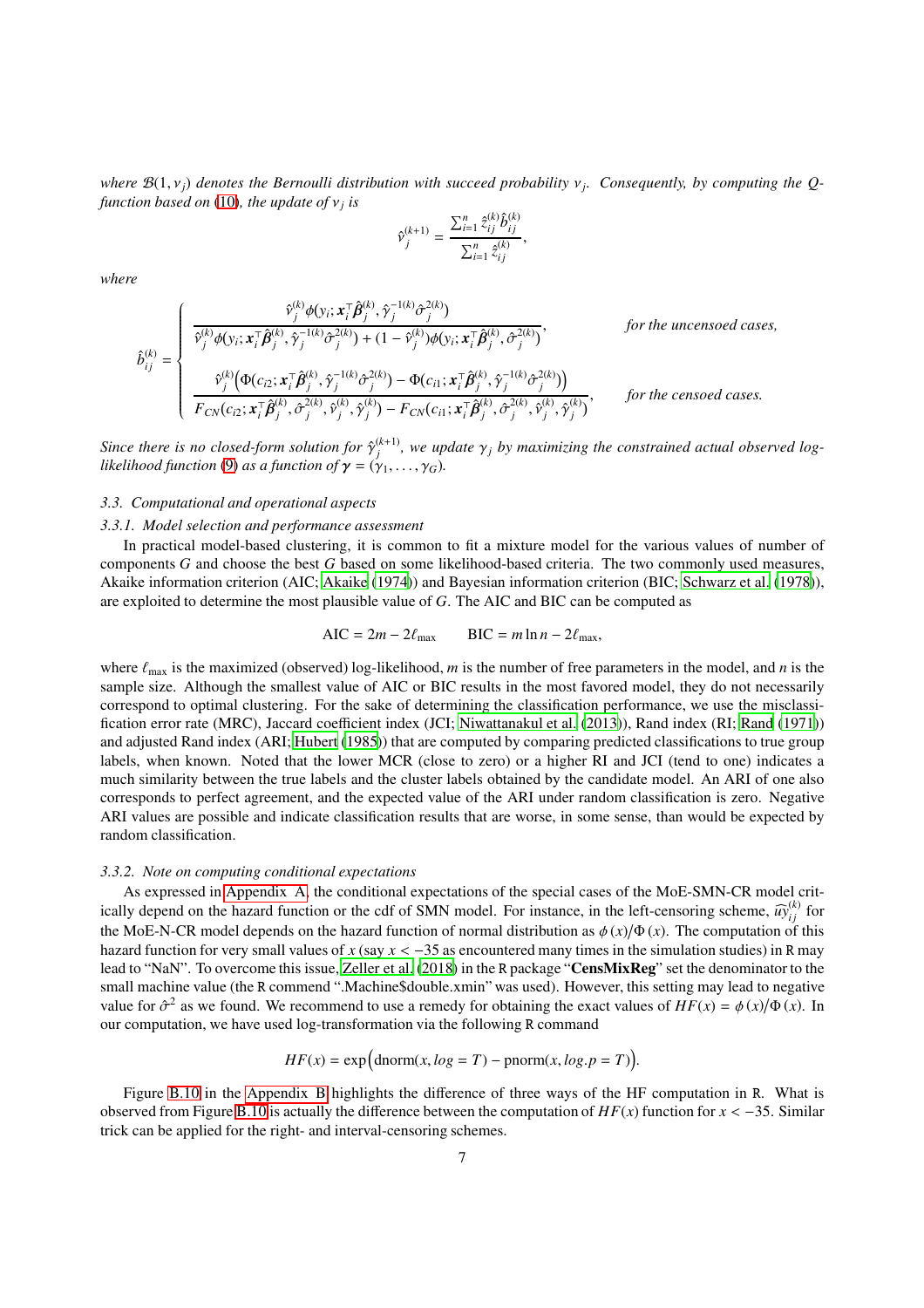#### <span id="page-7-0"></span>4. Monte-Carlo simulation studies

In this section, four Monte-Carlo simulation studies are conducted in order to verify the asymptotic properties of the ML estimates, to assess the fitting and clustering performance of the model, and to check the robustness of the proposed model in dealing with highly peaked, heavily tailed data as well as its sensitivity in presence of outliers.

#### *4.1. Data generation*

We note that one of the simplest and straightforward way for generating interval-censored data is to consider  $C_{i1} = Y_i - U_i^{(1)}$  $I_i^{(1)}$  and  $C_{i2} = Y_i + U_i^{(2)}$  where  $U_i^{(1)}$  $U_i^{(1)}$  and  $U_i^{(2)}$  $\mathcal{U}^{(2)}$  are two independent continuous variables followed by  $\mathcal{U}(0, c)$ such that the non-informative condition (1.2) of [Gomez et al. \(2009\)](#page-19-32) is fulfilled. Here  $\mathcal{U}(a, b)$  represents the uniform distribution on interval (*a*, *b*). Recommended by [Gomez et al.](#page-19-32) [\(2009\)](#page-19-32), a way to go around non-informative condition is to construct  $C_{i1} = \max(Y_i - U_i^{(1)})$  $U_i^{(1)}$ ,  $Y_i + U_i^{(2)}$  $\sum_{i}^{(2)}$  – *c*) and  $C_{i2}$  = min( $Y_i$  +  $U_i^{(2)}$  $Y_i^{(2)}$ ,  $Y_i - U_i^{(1)}$  $i^{(1)}$  + *c*) with *c* = 1, which can be shown that fulfills the non-informative condition. In short, suppose we generate *n* realizations from model [\(5\)](#page-3-2),  $y = (y_1, \ldots, y_n)^\top$ . To have a *p%* interval-censored data, the following steps are used in our simulation studies.

 $S_1$ ) Calculate the number of censored samples  $NC = [n \times p] + 1$ , where [*a*] denotes the largest integer not greater than *a*. Then, generate an index set,  $IND$ , as a sample of size NC from  $\{1, 2, \dots, n\}$  without replacement. Use *sample*( ) function in R for this purpose.

$$
S_2
$$
) For  $i = 1, ..., n$ , if  $i \in \mathcal{IND}$ , then

- *S*<sub>21</sub>) Generate two independent random variables,  $U_i^1$  and  $U_i^2$ , from  $\mathcal{U}(0, c)$ .
- *S* 22) Set  $C_{i1} = \max(Y_i U_i^{(1)})$  $I_i^{(1)}, Y_i + U_i^{(2)}$  $C_i^{(2)} - c$ ,  $C_{i2} = \min(Y_i + U_i^{(2)})$  $V_i^{(2)}$ ,  $Y_i - U_i^{(1)}$  $i^{(1)}$  + *c*).

## *4.2. Asymptotic properties of the ML estimates*

In this section, a simulation study is performed to examine the asymptotic properties of ML parameter estimates obtained through the ECME algorithm. We simulate 500 Monte-Carlo samples from the special cases of the MoE-SMN-CR model with  $G = 2$ . The presumed parameters are

$$
\boldsymbol{\beta}_1 = (0, -1, -2, -3)^{\top}, \ \boldsymbol{\beta}_2 = (-1, 1, 2, 3)^{\top}, \ \sigma_1^2 = 1, \ \sigma_2^2 = 2, \ \boldsymbol{\tau} = (0.7, 1, 2)^{\top},
$$

 $v_1 = v_2 = 3$  for the T and SL distributions, and  $(v, \gamma) = (0.3, 0.3)$  for the CN model. For each sample size  $n =$ 50, 100, 500, 2000, we also set up  $x_i = (1, x_{i1}, x_{i2}, x_{i3})^\top$  and  $r_i = (1, r_{i1}, r_{i2})^\top$ , such that  $x_{i1} \sim \mathcal{U}(1, 5)$ ,  $x_{i2} \sim \mathcal{U}(-2, 2)$ ,  $x_{i3} \sim \mathcal{U}(1, 4)$ ,  $r_{i1} \sim \mathcal{U}(-2, 1)$  and  $r_{i2} \sim \mathcal{U}(-1, 1)$ . By imposing three levels of right-censoring (7.5%, 15%, 30%) on the data, the ECME algorithm described in Section [3.2](#page-3-3) is preformed to carry out the ML parameter estimates.

Figures [1-](#page-8-0)[4](#page-9-0) display the boxplots of the parameter estimates for the MoE-N-CR, MoE-T-CR, MoE-SL-CR and MoE-CN-CR models, respectively. Each plot contains three censoring levels 7.5%, 15% and 30% with four colored boxplots representing the sample size of 50 to 2000 from the left to right. It is noticeable that the influence of the censoring in the bias and variability of the parameter estimates increases as the censorship rate increases for all models. As can be expected, the bias and variability tend to decrease toward zero by increasing the sample size, showing empirically the consistency of the ML estimates obtained via the ECME algorithm. It can be also seen that the estimate of the mixing component's parameter for the MoE-T-CR and MoE-SL-CR models has a large bias and variability, especially for small sample sizes. Although the estimate of  $\gamma$  in the MoE-CN-CR model is bias with large variability as well, it could be argued that the procedure of estimating ν presented in Remark [1](#page-5-2) provides a good alternative platform which significantly reduces the bias and variability.

## *4.3. Model selection performance via information criteria*

One of the challenges in the MoE models is to choose the optimal number of experts *G*. In dealing with this challenge, we conduct a simulation study to compare the ability of the proposed sub-models in the class of MoE-SMN-CR model to select the accurate *G*. We generate 100 sample of size *n* = 500 from a three components (i.e. true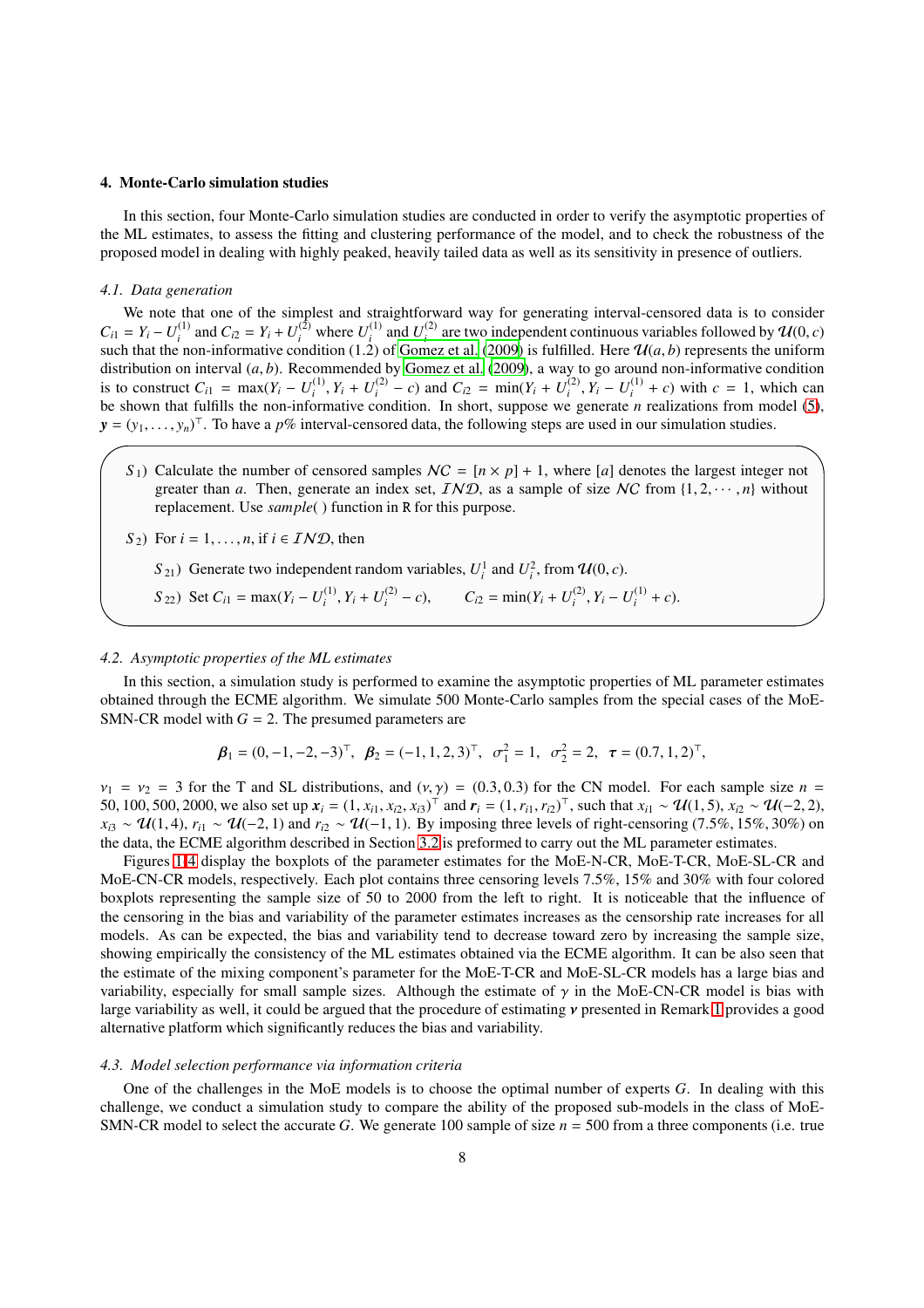

<span id="page-8-0"></span>Figure 1: Boxplots of the ML parameter estimates for the MoE-N-CR model.



Figure 2: Boxplots of the ML parameter estimates for the MoE-T-CR model.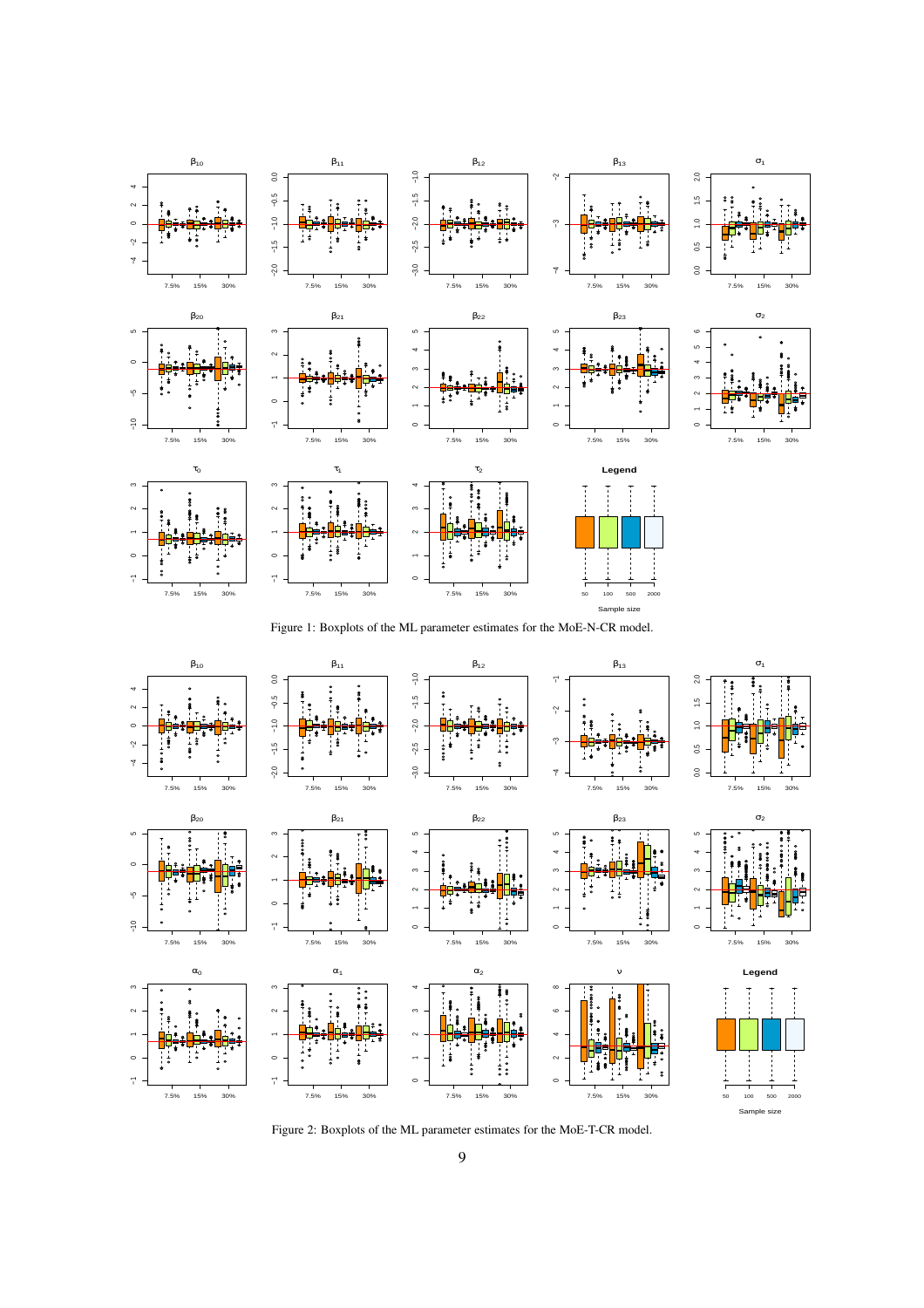

Figure 3: Boxplots of the ML parameter estimates for the MoE-SL-CR model.



<span id="page-9-0"></span>Figure 4: Boxplots of the ML parameter estimates for the MoE-CN-CR model.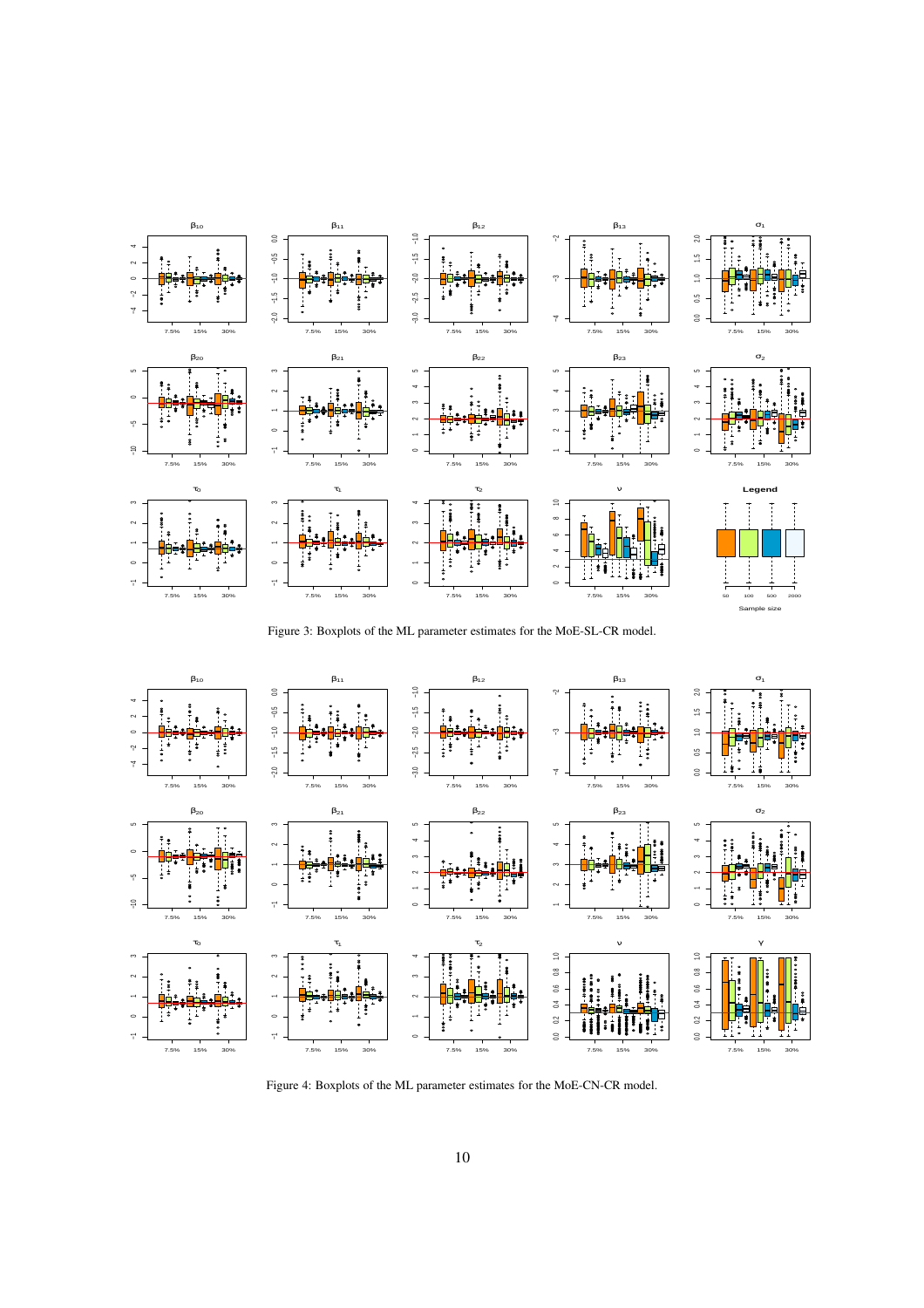

<span id="page-10-0"></span>Figure 5: Simulated MoE-SGIG-CR data. Left-top panel: data without any censored observation. Right-top panel: data with 15% left-censored observations denoted by  $\Delta$ . Dash lines represent the true experts.



<span id="page-10-1"></span>Figure 6: The estimated Experts curves of the special cases of the MoE-SMN-CR model for MoE-SGIG-CR simulated data with 15% left-censoring.

*G*=3) MoE-SMN-CR model [\(5\)](#page-3-2), where the mixing variable *U* is followed by a generalized inverse Gaussian (GIG) distribution with parameters  $\theta = (\kappa, \chi, \psi)$ , denoted by the MoE-SGIG-CR model. Details of the GIG distribution and its new data-generating algorithm can be found in [Hormann and Leydold](#page-19-33) [\(2013\)](#page-19-33). It is assumed that the data is leftcensored with levels 7.5%, 15% or 30%,  $x_i = r_i = (1, x_{i1})^\top$  such that  $x_{i1} \sim \mathcal{U}(-2, 2), \beta_1 = (-4, 4)^\top, \beta_2 = (0, -2)^\top,$  $\beta_3 = (0, 4)^{\top}, \tau_1 = (0, 13)^{\top}, \tau_2 = (2, 9)^{\top}, \text{ and } \theta_1 = (-0.5, 1, 2), \theta_2 = (0.5, 1, 2), \theta_3 = (-0.5, 2, 1).$  Example of generated samples with and without censored cases are shown in Figure [5.](#page-10-0)

In this simulation study, we assume that the number of mixture components *G* is unknown. We therefore fit the MoE-N-CR, MoE-T-CR, MoE-SL-CR and MoE-CN-CR models to the generated data in each replication, by assuming *G* ranging form 1 to 5. The detailed numerical results including the average values of AIC and BIC together with the rate of correct model specification (RC; the mean of the number of replications in which the model with *G* = 3 is outperformed) are reported in Table [1.](#page-11-0) Based on the RC measure, the MoE-T-CR, MoE-SL-CR and MoE-CN-CR models perform better than the MoE-N-CR model in identifying the number of components since the data are generated from a heavy-tailed distribution. Results depicted in Table [1](#page-11-0) suggest that the BIC is more reliable than the AIC for model selection purpose and based on this measure the MoE-T-CR and MoE-SL-CR models outperform the other MoE models to fit to the data. In Figure [6,](#page-10-1) we plot the curve of the estimated experts to a dataset, with 15% censoring level, in which all models suggest  $G = 3$  based on the BIC. It could clearly be observed that the MoE-T-CR model fit the data better than the other models.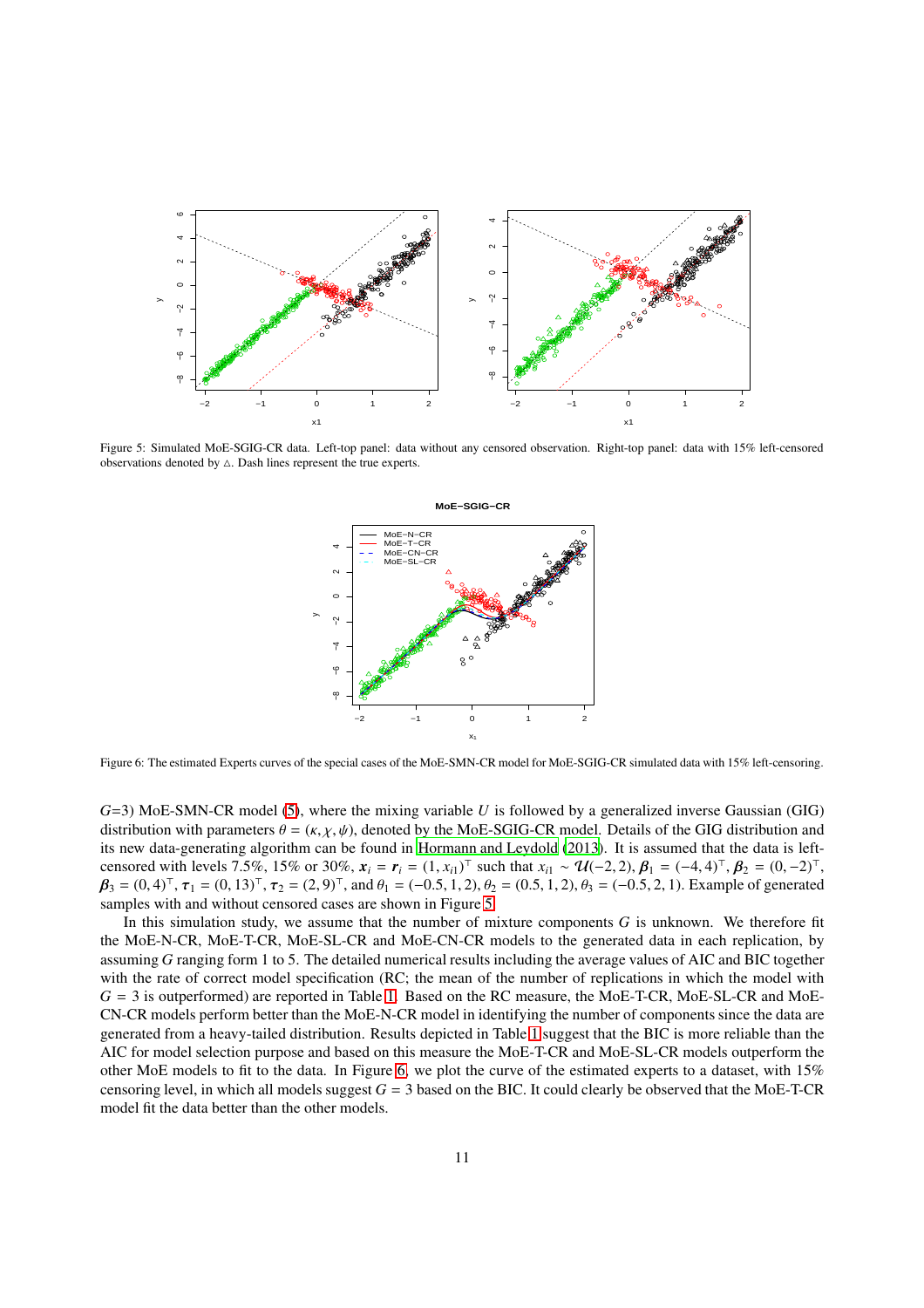|            |             | $G=1$    |          |          | $G=2$    |         | $G = 3$    |         | $G=4$      |         | $G=5$    |      | RC   |
|------------|-------------|----------|----------|----------|----------|---------|------------|---------|------------|---------|----------|------|------|
| Model      | Cens. Level | AIC      | BIC      | AIC      | BIC      | AIC     | <b>BIC</b> | AIC     | <b>BIC</b> | AIC     | BIC      | AIC  | BIC  |
| MoE-N-CR   | 7.5%        | 1959.914 | 1972.558 | 1199.770 | 1233.487 | 937.685 | 992.475    | 918.283 | 994.146    | 929.686 | 1026.622 | 0.39 | 0.73 |
|            | 15%         | 1950.180 | 1962.310 | 1201.584 | 1231.051 | 954.333 | 1007.388   | 939.155 | 1011.253   | 931.957 | 1027.453 | 0.35 | 0.59 |
|            | 30%         | 1947.912 | 1960.556 | 1164.255 | 1197.972 | 886.857 | 941.647    | 879.832 | 955.695    | 867.216 | 964.152  | 0.35 | 0.78 |
| $MoE-T-CR$ | 7.5%        | 1944.642 | 1961.501 | 1031.442 | 1073.588 | 915.670 | 983.104    | 882.016 | 974.737    | 893.425 | 1011.434 | 0.58 | 0.83 |
|            | 15%         | 1936.854 | 1953.712 | 1037.712 | 1079.858 | 892.430 | 959.864    | 893.762 | 986.483    | 897.911 | 1015.920 | 0.59 | 0.80 |
|            | 30%         | 1924.194 | 1941.052 | 1018.596 | 1060.742 | 823.155 | 890.588    | 814.159 | 906.880    | 810.957 | 928.966  | 0.49 | 0.85 |
| MoE-SL-CR  | 7.5%        | 1945.130 | 1961.988 | 1048.648 | 1090.795 | 895.996 | 963.430    | 883.740 | 976.462    | 903.997 | 1022.006 | 0.61 | 0.84 |
|            | 15%         | 1937.009 | 1953.867 | 1076.567 | 1118.713 | 908.995 | 976.428    | 905.568 | 998.289    | 911.626 | 1029.635 | 0.62 | 0.78 |
|            | 30%         | 1924.250 | 1941.109 | 1044.162 | 1086.308 | 838.302 | 905.735    | 833.820 | 926.542    | 840.034 | 958.043  | 0.55 | 0.85 |
| MoE-CN-CR  | 7.5%        | 1946.769 | 1967.842 | 1094.680 | 1145.256 | 931.721 | 1011.798   | 910.684 | 1020.264   | 913.511 | 1052.592 | 0.58 | 0.77 |
|            | 15%         | 1938.737 | 1959.810 | 1136.442 | 1187.017 | 962.042 | 1042.120   | 938.145 | 1047.725   | 918.808 | 1057.890 | 0.40 | 0.70 |
|            | 30%         | 1927.552 | 1948.625 | 1089.598 | 1140.173 | 876.187 | 956.264    | 871.465 | 981.045    | 866.797 | 1005.879 | 0.54 | 0.90 |

<span id="page-11-0"></span>Table 1: The average of AIC and BIC, over 100 replications, by fitting special cases of the MoE-SMN-CR model to the generated data from the MoE-SGIG-CR model.

#### *4.4. Model performance in dealing with the highly peaked and thick-tailed data*

In this simulation study, we simulate data with  $n = 100, 500$  and 2000 observations from a three-component MoE-SMN-CR model via representation [\(3\)](#page-2-1) under two generating scenarios of *U*. The first scenario (S1) is conducted by assuming  $U^{-1} \sim \mathcal{E}(0.5)$ , the exponential distribution with parameter  $\lambda = 0.5$ , whereas the second one (S2) considers  $U \sim BS(\alpha, 1)$ , the Birnbaum-Saunders distribution [\(Birnbaum and Saunders, 1969\)](#page-18-6) with parameter  $\alpha$  and  $\beta = 1$ . Bear in mind that the former scenario generates data from a Laplace distribution which is known as a highly peaked model and the later scenario provides a heavier tailed model than the normal distribution [\(Naderi et al., 2017b\)](#page-19-34). The Laplace and BS censored MoE models, referred as the MoE-SLap-CR and MoE-SBS-CR, are not considered in this paper since their conditional expectations involved in the ECME algorithm are not exist.

In each replication of 200 trials, we generate data from the MoE-SLap-CR and MoE-SBS-CR models with three components, interval-censoring levels 7.5%, 15% or 30%,  $\mathbf{x}_i = (1, x_{i1}, x_{i2}, x_{i3})^\top$  and  $\mathbf{r}_i = (1, r_{i1})^\top$ , such that  $x_{i1} \sim$  $\mathcal{U}(1, 5)$ ,  $x_{i2} \sim U(0, 1)$ ,  $x_{i3} \sim U(-2, -1)$ , and  $r_{i1} \sim \mathcal{U}(-1, 1)$ , presumed parameter values given by  $\theta_j = (\beta_j, \sigma_j^2, \nu_j)$ ,  $j =$ 1, 2, 3,  $\beta_1 = (-2, -1, -2, -3)^\top$ ,  $\beta_2 = (0.5, 1, 2, 3)^\top$ ,  $\beta_3 = (2, 1, 3, 5)^\top$ ,  $\sigma_1^2 = 1$ ,  $\sigma_2^2 = 3$ ,  $\sigma_3^2 = 5$ ,  $\tau_1 = (2, 10)^\top$ ,  $\tau_2 = (0.7, 10)^T$  and  $(\alpha_1, \alpha_2, \alpha_3) = (3, 1, 2)$  for the MoE-SBS-CR model.

We compare the performance of the three-component MoE-N-CR, MoE-T-CR, MoE-SL-CR, and MoE-CN-CR models in terms of model selection indices (AIC and BIC) as well as clustering agreement measures (MCR, JCI, and ARI). Tables [2](#page-12-0) and [3](#page-12-1) present the average values of AIC, BIC, MCR, JCI and ARI over all 200 replications for the S1 and S2 scenarios of simulation, respectively. Results depicted in these tables reveal that the MoE-T-CR model outperforms the others in terms of AIC and BIC. Although the clustering performance of all models are very closed to each others, as expected from the MoE structurer, the MoE-T-CR and MoE-CN-CR models provide a slight improvement in the MCR, JCI and AIR over the MoE-N-CR and MoE-SL-CR models.

## *4.5. Sensitivity analysis in presence of outliers*

The last simulation study aims at investigating the robustness on estimating MoE-SMN-CR models in which some outliers are introduced into the simulated data. Each of the three models MoE-SLap-CR, MoE-SBS-CR and MoE-SGIG-CR is considered for data generation. Following [Nguyen and McLachlan \(2016\)](#page-19-15), we setup  $x_i = r_i = (1, x_{i1})^\top$ where  $x_{i1}$  is generated from  $\mathcal{U}(-1, 1), \beta_1 = (0, 1)^{\top}, \beta_2 = (0, -1)^{\top}, \sigma_1^2 = \sigma_2^2 = 0.01 \tau_1 = (0, 10)^{\top}, \theta_1 = (-0.5, 1, 0.2),$  $\theta_2 = (0.5, 1, 0.2)$  for the MoE-SGIG-CR model and  $(\alpha_1, \alpha_2) = (0.5, 1)$  for the MoE-SBS-CR model. We assume left-censoring scheme with levels 7.5% or 30% and sample size 500. We also add class of outliers with varying probability *c* ranging from 0% to 6% by simulating the predictor *x* from U(−1, 1) and the response *y* is set the value -2 [\(Nguyen and McLachlan](#page-19-15), [2016](#page-19-15)). An example of simulated samples with left-censoring level 7.5% form the MoE-SLap-CR, MoE-SBS-CR and MoE-SGIG-CR models and containing 6% outliers is shown in Figure [7.](#page-12-2) In each trial of 500 replications, the MoE-N-CR, MoE-T-CR, MoE-CN-CR, and MoE-SL-CR models are fitted to the generated data. Figure [8](#page-14-0) shows an example fitted MoE curves to the data generated from the MoE-SLap-CR, MoE-SBS-CR and MoE-SGIG-CR models. It can obviously be seen that the heavy-tailed models provide better fit and platforms for describing the data than the MoE-N-CR model.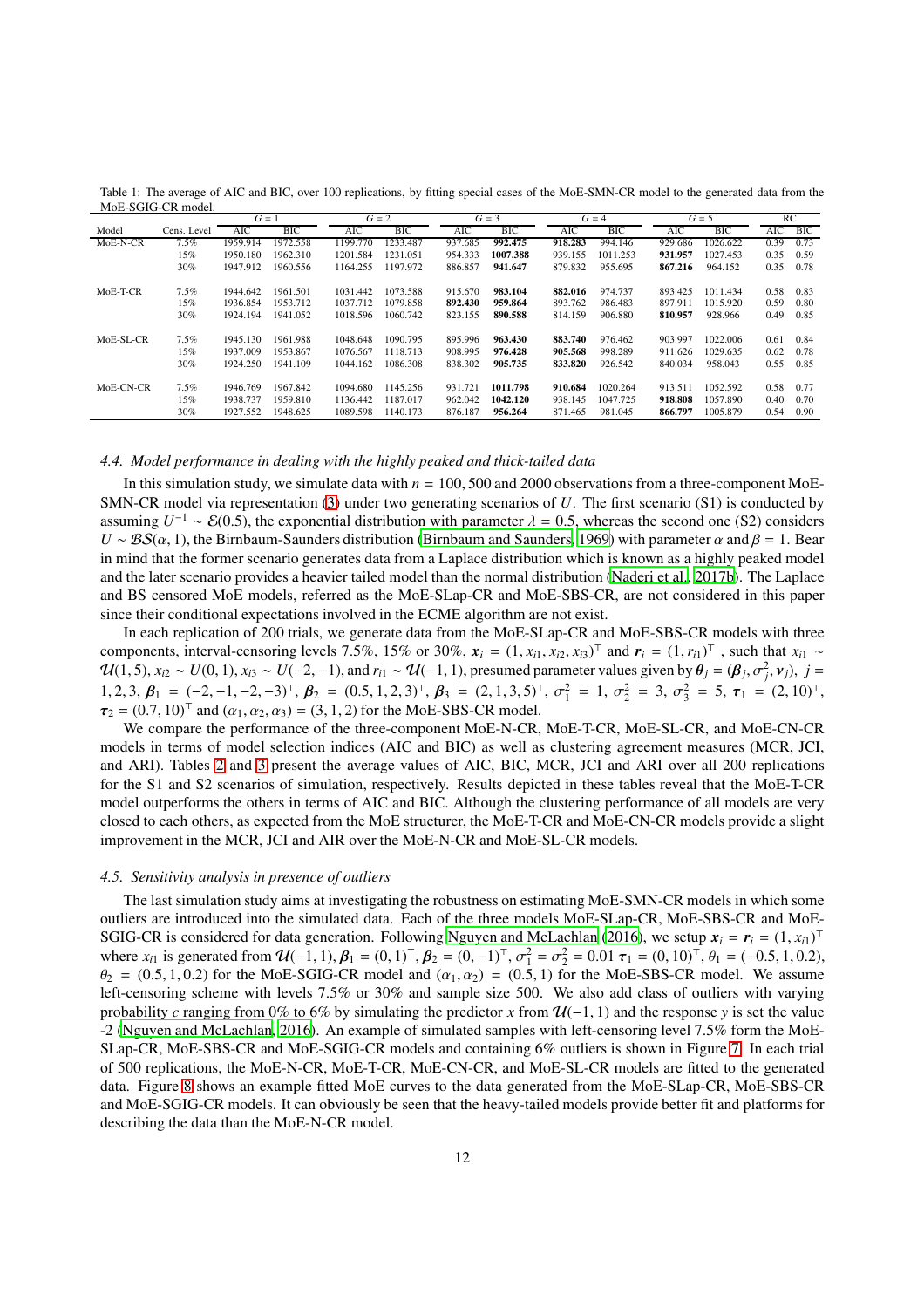<span id="page-12-0"></span>Table 2: The average of AIC, BIC, MCR and AIR, over 200 replications, by fitting special cases of the MoE-SMN-CR model to the generated data under S1 scenario.

| Model $\rightarrow$ |            |          | MoE-N-CR |           |          | MoE-T-CR |           |          | MoE-SL-CR |           |          | MoE-CN-CR |           |
|---------------------|------------|----------|----------|-----------|----------|----------|-----------|----------|-----------|-----------|----------|-----------|-----------|
| $n \downarrow$      | Measure    | $7.5\%$  | 15%      | 30%       | $7.5\%$  | 15%      | 30%       | 7.5%     | 15%       | 30%       | 7.5%     | 15%       | 30%       |
|                     | AIC        | 496.030  | 505.090  | 514.104   | 485.298  | 496.103  | 497.694   | 494.472  | 503.898   | 506.189   | 502.770  | 511.464   | 514.687   |
|                     | BIC        | 545.528  | 554.588  | 563.602   | 542.612  | 553.417  | 555.008   | 551.786  | 561.212   | 563.503   | 567.901  | 576.594   | 579.817   |
| 100                 | MCR        | 0.165    | 0.192    | 0.222     | 0.175    | 0.185    | 0.225     | 0.165    | 0.178     | 0.216     | 0.158    | 0.175     | 0.213     |
|                     | ARI        | 0.618    | 0.576    | 0.499     | 0.598    | 0.584    | 0.497     | 0.617    | 0.594     | 0.506     | 0.630    | 0.604     | 0.517     |
|                     | <b>JCI</b> | 0.632    | 0.602    | 0.551     | 0.619    | 0.608    | 0.548     | 0.630    | 0.616     | 0.553     | 0.641    | 0.621     | 0.560     |
|                     |            |          |          |           |          |          |           |          |           |           |          |           |           |
|                     | AIC        | 2370.929 | 2425.217 | 2618.009  | 2330.694 | 2369.694 | 2531.162  | 2338.787 | 2383.382  | 2554.371  | 2335.274 | 2378.907  | 2545.153  |
|                     | BІC        | 2451.006 | 2505.295 | 2698.086  | 2423.415 | 2462.416 | 2623.884  | 2431.509 | 2476.104  | 2647.092  | 2440.640 | 2484.272  | 2650.518  |
| 500                 | <b>MCR</b> | 0.162    | 0.167    | 0.214     | 0.153    | 0.163    | 0.201     | 0.154    | 0.158     | 0.186     | 0.155    | 0.157     | 0.187     |
|                     | ARI        | 0.614    | 0.616    | 0.572     | 0.628    | 0.617    | 0.577     | 0.627    | 0.624     | 0.598     | 0.626    | 0.629     | 0.596     |
|                     | <b>JCI</b> | 0.630    | 0.634    | 0.597     | 0.642    | 0.635    | 0.601     | 0.642    | 0.641     | 0.616     | 0.639    | 0.642     | 0.612     |
|                     |            |          |          |           |          |          |           |          |           |           |          |           |           |
|                     | AIC        | 9397.490 | 9559.804 | 10548.390 | 9220.558 | 9278.635 | 10085.960 | 9255.169 | 9325.645  | 10221.340 | 9235.637 | 9310.615  | 10157.243 |
|                     | BIC        | 9503.907 | 9666.221 | 10654.800 | 9343.778 | 9401.854 | 10209.180 | 9378.389 | 9448.865  | 10344.560 | 9370.060 | 9445.036  | 10291.67  |
| 2000                | MCR        | 0.154    | 0.167    | 0.240     | 0.147    | 0.159    | 0.222     | 0.147    | 0.159     | 0.213     | 0.146    | 0.154     | 0.202     |
|                     | ARI        | 0.634    | 0.614    | 0.521     | 0.644    | 0.621    | 0.530     | 0.645    | 0.623     | 0.541     | 0.647    | 0.623     | .556      |
|                     | JCI        | 0.645    | .0632    | 0.559     | 0.654    | .0637    | 0.564     | 0.656    | 0.641     | 0.571     | 0.656    | 0.644     | 0.580     |

<span id="page-12-1"></span>Table 3: The average of AIC, BIC, MCR and AIR, over 200 replications, by fitting special cases of the MoE-SMN-CR model to the generated data under S2 scenario.

|                     | $\frac{1}{2}$ |           |           |           |          |          |           |          |           |           |          |           |           |
|---------------------|---------------|-----------|-----------|-----------|----------|----------|-----------|----------|-----------|-----------|----------|-----------|-----------|
| Model $\rightarrow$ |               |           | MoE-N-CR  |           |          | MoE-T-CR |           |          | MoE-SL-CR |           |          | MoE-CN-CR |           |
| $n \downarrow$      | Measure       | 7.5%      | 15%       | 30%       | 7.5%     | 15%      | $30\%$    | 7.5%     | 15%       | $30\%$    | $7.5\%$  | 15%       | 30%       |
|                     | AIC           | 522.443   | 542.212   | 556.691   | 498.602  | 514.384  | 533.806   | 508.967  | 525.134   | 544.353   | 502.185  | 521.979   | 538.774   |
|                     | ВIС           | 571.941   | 591.710   | 606.189   | 555.916  | 571.698  | 591.121   | 566.280  | 582.448   | 601.666   | 567.315  | 587.108   | 603.903   |
| 100                 | <b>MCR</b>    | 0.235     | 0.248     | 0.263     | 0.183    | 0.190    | 0.209     | 0.188    | 0.193     | 0.211     | 0.190    | 0.197     | 0.214     |
|                     | ARI           | 0.498     | 0.472     | 0.448     | 0.589    | 0.571    | 0.541     | 0.584    | 0.563     | 0.539     | 0.581    | 0.557     | 0.535     |
|                     | <b>JCI</b>    | 0.518     | 0.501     | 0.493     | 0.627    | 0.599    | 0.572     | 0.618    | 0.586     | 0.577     | 0.605    | 0.572     | 0.561     |
|                     | AIC           | 2561.848  | 2564.510  | 2665.281  | 2432.404 | 2432.566 | 2503.707  | 2455.665 | 2464.471  | 2551.097  | 2490.907 | 2502.043  | 2799.294  |
|                     | BIC           | 2641.925  | 2644.587  | 2745.358  | 2525.125 | 2525.288 | 2596.428  | 2548.386 | 2557.192  | 2643.818  | 2596.273 | 2607.408  | 2904.659  |
| 500                 | <b>MCR</b>    | 0.197     | 0.207     | 0.217     | 0.162    | 0.172    | 0.187     | 0.172    | 0.179     | 0.190     | 0.176    | 0.186     | 0.201     |
|                     | ARI           | 0.588     | 0.553     | 0.533     | 0.636    | 0.602    | 0.574     | 0.624    | 0.585     | 0.563     | 0.618    | 0.574     | 0.545     |
|                     | JCI           | 0.604     | 0.583     | 0.577     | 0.643    | 0.622    | 0.601     | 0.633    | 0.612     | 0.587     | 0.627    | 0.596     | 0.569     |
|                     | AIC           | 10056.300 | 10424.278 | 10954.970 | 9576.709 | 9829.808 | 10326.340 | 9646.046 | 9956.371  | 10514.060 | 9654.003 | 9976.371  | 10527.060 |
|                     | BІC           | 10162.717 | 10530.695 | 11061.380 | 9699.929 | 9953.028 | 10449.560 | 9769.266 | 10079.591 | 10637.280 | 9794.025 | 10110.791 | 10661.420 |
| 2000                | <b>MCR</b>    | 0.214     | 0.223     | 0.255     | 0.171    | 0.174    | 0.216     | 0.189    | 0.178     | 0.218     | 0.171    | 0.181     | 0.219     |
|                     | ARI           | 0.556     | 0.535     | 0.513     | 0.613    | 0.601    | 0.569     | 0.592    | 0.576     | 0.533     | 0.601    | 0.583     | 0.550     |
|                     | <b>JCI</b>    | 0.578     | 0.560     | 0.553     | 0.644    | 0.619    | 0.598     | 0.607    | 0.596     | 0.563     | 0.626    | 0.603     | 0.569     |



<span id="page-12-2"></span>Figure 7: Scatterplots of the simulated data with 7.5% left-censoring ( $\triangle$ ) generated from the MoE-SLap-CR, MoE-SBS-CR and MoE-SGIG-CR models and containing 6% outliers (green ◦). Dash lines represent the true experts.

To assess the impact of the outliers on the parameter estimates and on the quality of the results, we calculate, in each 500 replications, the mean square error between the true regression mean function and the estimated one, defined as

$$
\text{MSE} = \frac{1}{500} \sum_{i=1}^{500} \left( E_{\hat{\Theta}}(\boldsymbol{x}_i, \boldsymbol{r}_i) - E_{\Theta_{true}}(\boldsymbol{x}_i, \boldsymbol{r}_i) \right)^2,
$$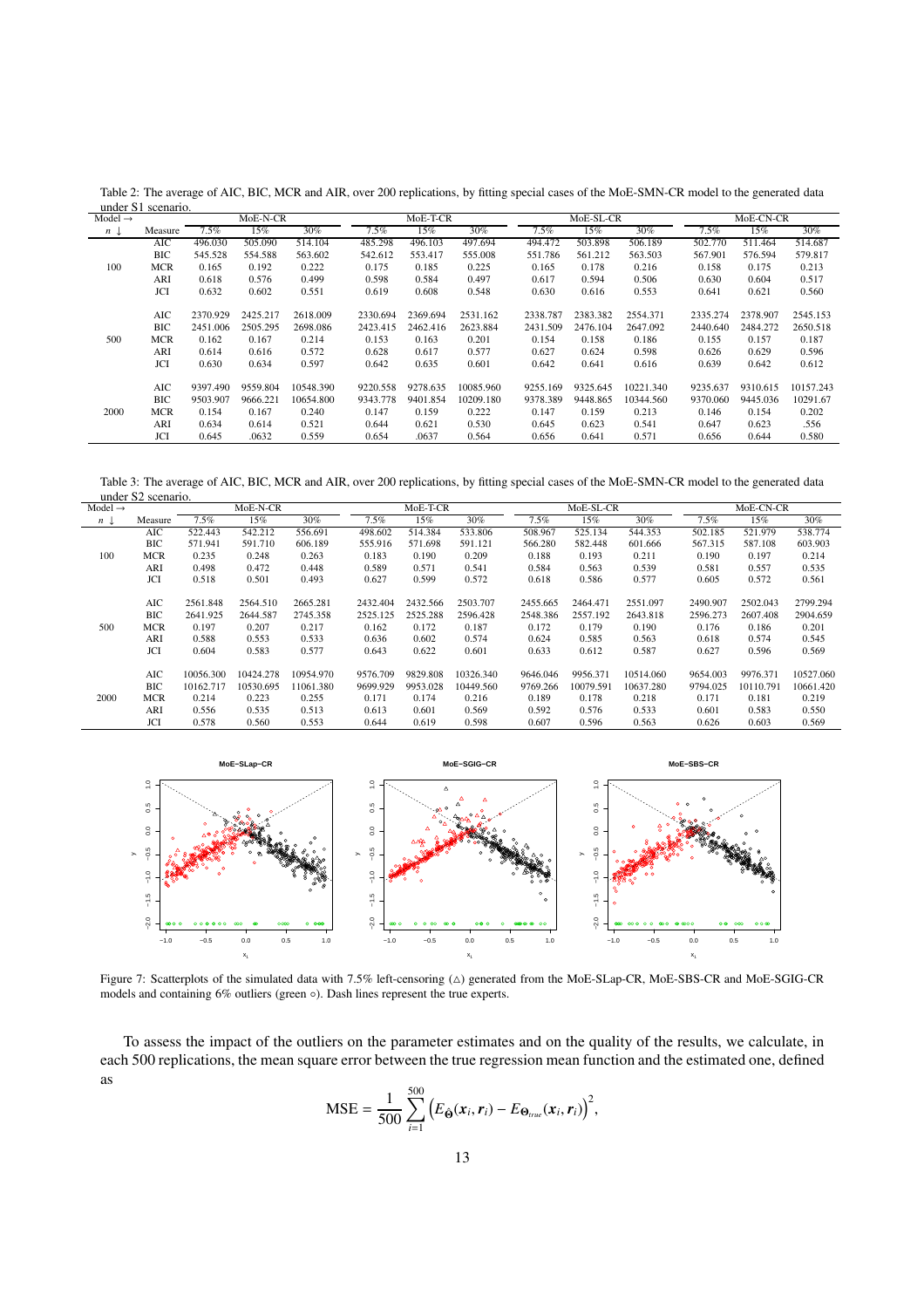<span id="page-13-1"></span>Table 4: Simulation results for assessing the robustness of the proposed MoE model to outliers under various censoring levels and outliers percentages.

|             | Cens. Level $\rightarrow$ |        |        | 7.5%   |        |        |        | 30%    |        |
|-------------|---------------------------|--------|--------|--------|--------|--------|--------|--------|--------|
| True model  | Fitted model              | $0\%$  | $2\%$  | $4\%$  | 6%     | $0\%$  | 2%     | $4\%$  | 6%     |
|             | MoE-N-CR                  | 0.0347 | 0.0948 | 0.1418 | 0.1897 | 0.1029 | 0.1626 | 0.2357 | 0.2776 |
| MoE-SGIG-CR | $MoE-T-CR$                | 0.0297 | 0.0855 | 0.1195 | 0.1623 | 0.0698 | 0.1375 | 0.1857 | 0.2068 |
|             | MoE-CN-CR                 | 0.0334 | 0.0865 | 0.1232 | 0.1692 | 0.0928 | 0.1379 | 0.2013 | 0.2481 |
|             | MoE-SL-CR                 | 0.0300 | 0.0856 | 0.1201 | 0.1642 | 0.0733 | 0.1392 | 0.1891 | 0.2161 |
|             |                           |        |        |        |        |        |        |        |        |
|             | $MoE-N-CR$                | 0.0385 | 0.0979 | 0.1436 | 0.1936 | 0.1061 | 0.1657 | 0.2338 | 0.2788 |
| MoE-SBS-CR  | $MoE-T-CR$                | 0.0342 | 0.0885 | 0.1226 | 0.1654 | 0.0735 | 0.1416 | 0.1918 | 0.2292 |
|             | MoE-CN-CR                 | 0.0375 | 0.0897 | 0.1260 | 0.1729 | 0.0981 | 0.1427 | 0.2076 | 0.2507 |
|             | MoE-SL-CR                 | 0.0344 | 0.0889 | 0.1230 | 0.1662 | 0.0789 | 0.1437 | 0.1932 | 0.2284 |
|             |                           |        |        |        |        |        |        |        |        |
|             | $MoE-N-CR$                | 0.0451 | 0.1050 | 0.1512 | 0.1978 | 0.1142 | 0.1772 | 0.2401 | 0.2892 |
| MoE-SLap-CR | $MoE-T-CR$                | 0.0406 | 0.0950 | 0.1287 | 0.1712 | 0.0827 | 0.1519 | 0.1979 | 0.2289 |
|             | MoE-CN-CR                 | 0.0437 | 0.0963 | 0.1329 | 0.1779 | 0.1032 | 0.1539 | 0.2165 | 0.2562 |
|             | MoE-SL-CR                 | 0.0407 | 0.0953 | 0.1290 | 0.1719 | 0.0886 | 0.1548 | 0.2010 | 0.2394 |
|             |                           |        |        |        |        |        |        |        |        |

where  $E_{\Theta}(x_i, r_i) = \sum_{j=1}^{G} \pi_j(r_i; \tau) x_i^{\top} \beta_j$  evaluated at the true and estimated parameters. Table [4](#page-13-1) shows, for each of the four MoE models, the average of MSE for an increasing percentage of outliers and censoring in the data. First, one can see that the MSE tends towered zero as the level of censoring and outliers approach zeros for all cases of the MoE-SMN-CR model. Since the three considered scenarios generate fat-tailed data, it can be observed that without outliers ( $c = 0\%$ ) the error of the MoE-N-CR model is greater than those of the other MoE models, reflecting its lack of robustness. Upon inspection of Table [4,](#page-13-1) one can conclude that by adding outliers to the data, the MoE-T-CR (and the MoE-SL-CR in the second order) model clearly outperforms others for all situations. It highlights that the MoE-T-CR model is much more robust to outliers under these data generating scenarios.

#### <span id="page-13-0"></span>5. Real data analysis

This section considers the wage rates of 753 married women dataset, previously analyzed by [Mroz \(1987](#page-19-35)); [Caudill](#page-18-7) [\(2012\)](#page-18-7); [Karlsson and Laitila](#page-19-36) [\(2014\)](#page-19-36), for illustrative purposes of the developed novel MoE-SMN-CR model. This dataset contains 753 observed wage rates (hours of working outside the home) of married white women between the ages of 30 and 60 in 1975, of whom 325 have zero hours working. Recently, [Zeller et al.](#page-19-21) [\(2018\)](#page-19-21) reanalyzed the wage-rates dataset in order to illustrate the performance of the FM of censored linear regression models based on the SMN class of distributions which is made available in the R package "CensMixReg". Hereafter, we will denote the FM of censored linear regression models based on the normal, Student-*t*, slash and contaminated-normal distributions [\(Zeller et al., 2018\)](#page-19-21), respectively by FM-N-CR, FM-T-CR, FM-SL-CR and FM-CN-CR. By considering the wife's annual work hours outside home scaled by 1000 as the response variable (*y*) which has 43.16% level of left-censoring, and the explanatory variables including  $(x_1)$  the wifes education in years,  $(x_2)$  the wifes age,  $(x_3)$  the wifes previous labor market experience and (*x*<sub>4</sub>) the wifes previous labor market experience squared, [Caudill](#page-18-7) [\(2012\)](#page-18-7); [Karlsson and Laitila \(2014](#page-19-36)) and [Zeller et al. \(2018\)](#page-19-21) concluded that a mixture of two components linear regression censored model provides an appropriate platform for analyzing this dataset. Figure [9](#page-14-1) shows the histograms of *y* overlaid with the estimated kernel density curve. The bimodality of the data and the suitability of the two-component mixture model to fit the data can be observed. It could be mentioned from the histogram that this is a heavily righttailed data.

The FM modeling allows clustering of the data in terms of the estimated (posterior) probability,  $\hat{z}_{ij}$ , that a single point belongs to a given group. Although the previous works on the wage-rates dataset focused on the aforementioned explanatory variables and showed that only these variables have significant effects on *y*, there are eleven measures that could provide more information in investigating the complex relationship of random phenomena under study. One of those variable that we will use for clustering purposes is the living status, labeled as "city", that takes 1 for living in the city and 0 for otherwise. Assuming "city" as the group indicator, one can obtain the posterior probability  $\hat{z}_{ij}$ and can therefore compute the clustering criteria MCR, RI, ARI and JCI of the FM regression models proposed by [Zeller et al.](#page-19-21) [\(2018\)](#page-19-21). In this regard, the posterior probabilities of the two-component FM-N-CR, FM-T-CR, FM-SL-CR and FM-CN-CR models are computed by fitting them to the considered data. It is observed that all of the models proposed by [Zeller et al.](#page-19-21) [\(2018\)](#page-19-21) assign data points to one group.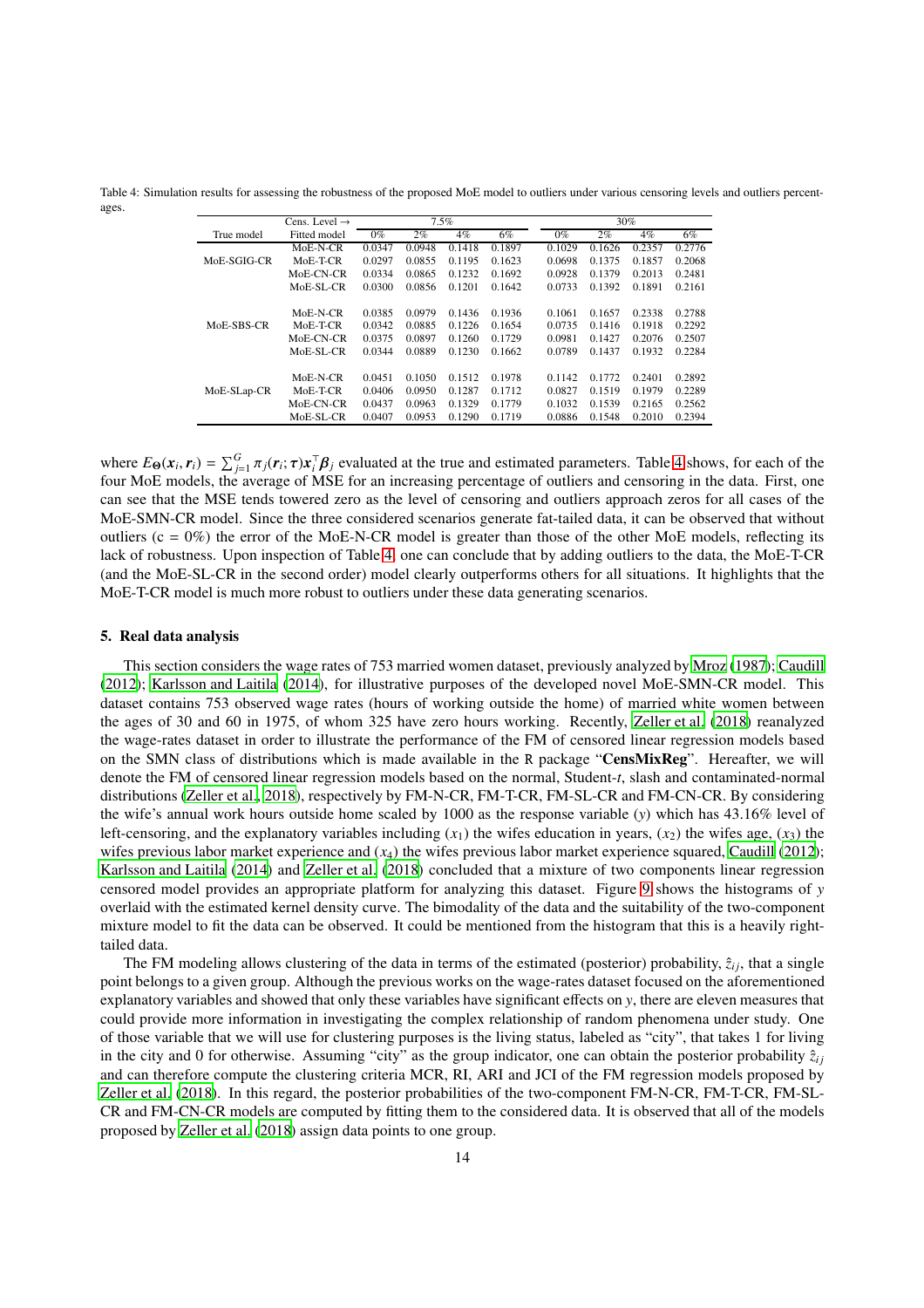

<span id="page-14-0"></span>Figure 8: Scatter plots of the artificial data with 7.5% left-censoring (△) generated from the MoE-SLap-CR, MoE-SBS-CR and MoE-SGIG-CR models and containing 6% outliers (green ◦).



<span id="page-14-1"></span>Figure 9: The histogram of the response variable *y* overlaid with its Kernel density estimate.

As the advantages of the MoE model, it is possible for the investigator to choose some covariates for the gating function. In analyzing wage-rates data, we consider  $x = (1, x_1, x_2, x_3, x_4)^\top$  and  $r = (1, r_1, r_2, x_2)^\top$  for gating function, where  $(r_1)$  is the unemployment rate in county of residence and  $(r_2)$  is the number of kids less than 6 years old. We note that the covariates of the gating function can be the same as *x*, however by considering various combinations of the available explanatory variables, we observe that these three variables provide a better clustering performance. An interesting open issue for future work could be the variable selection problem for both *x* and *r* in the MoE models.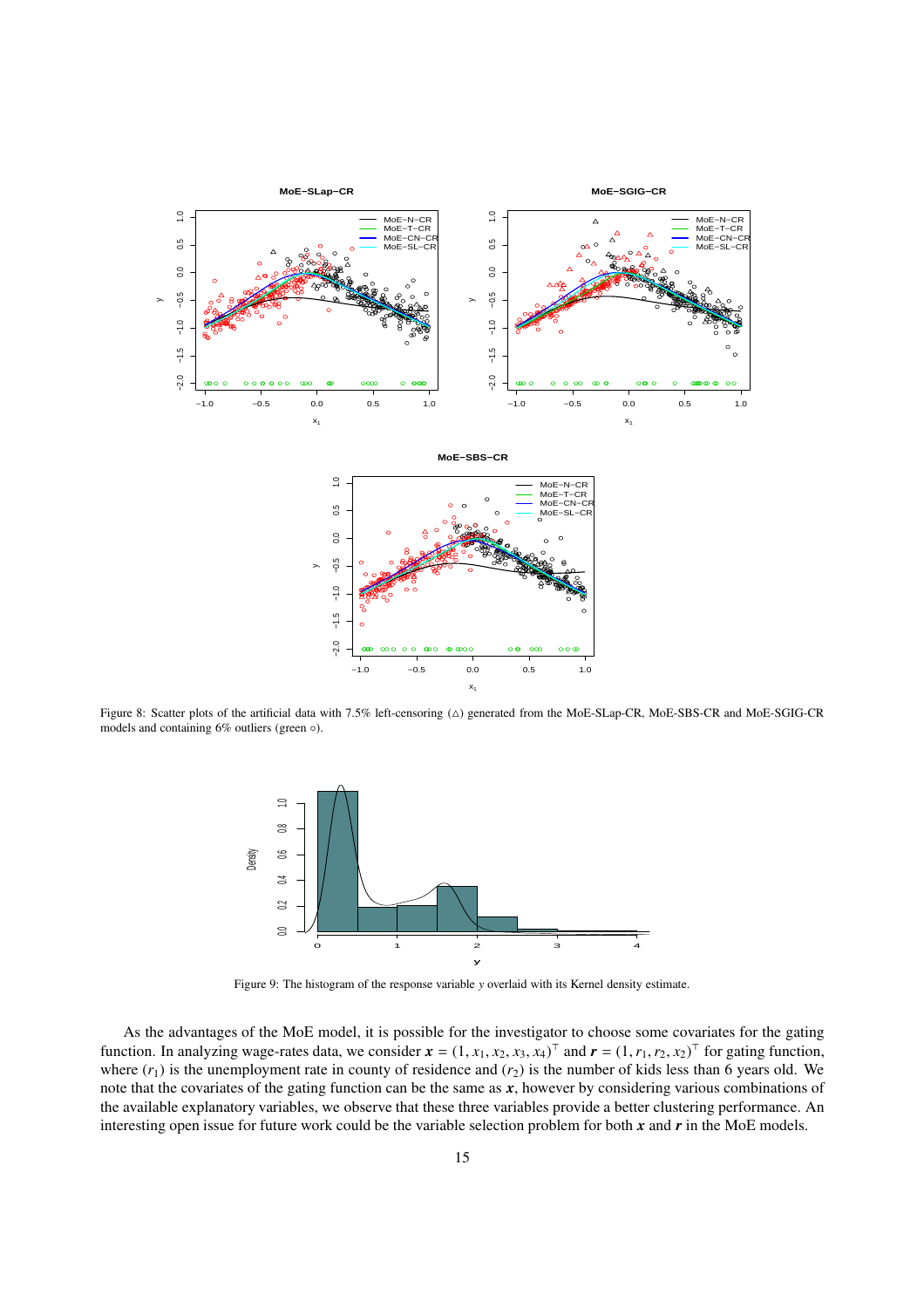Table 5: ML estimates with corresponding approximate standard errors(SE) together with their AIC, BIC, and clustering performance measures.

<span id="page-15-1"></span>

|                        | MoE-N-CR  |           | MoE-T-CR  |           | MoE-SL-CR |           | MoE-CN-CR |           |  |
|------------------------|-----------|-----------|-----------|-----------|-----------|-----------|-----------|-----------|--|
| Parameter $\downarrow$ | Estimates | <b>SE</b> | Estimates | <b>SE</b> | Estimates | <b>SE</b> | Estimates | <b>SE</b> |  |
| $\beta_{10}$           | 5.5476    | 0.6362    | 5.5438    | 0.6573    | 5.6223    | 0.7524    | 5.4714    | 0.9077    |  |
| $\beta_{11}$           | $-0.0554$ | 0.0268    | $-0.0627$ | 0.0027    | $-0.0658$ | 0.0287    | $-0.0607$ | 0.0227    |  |
| $\beta_{12}$           | $-0.1272$ | 0.0130    | $-0.1256$ | 0.0014    | $-0.1227$ | 0.0167    | $-0.1212$ | 0.0212    |  |
| $\beta_{13}$           | 0.0653    | 0.0355    | 0.0822    | 0.0050    | 0.0371    | 0.0063    | 0.0485    | 0.0114    |  |
| $\beta_{14}$           | 0.0004    | 0.0002    | $-0.0003$ | 0.0001    | 0.0013    | 0.0029    | 0.0009    | 0.0007    |  |
| $\beta_{20}$           | 1.5064    | 0.2850    | 0.7306    | 0.0675    | 1.3579    | 0.4638    | 1.3405    | 0.2478    |  |
| $\beta_{21}$           | 0.0165    | 0.0025    | 0.0109    | 0.0025    | 0.0259    | 0.0051    | 0.0212    | 0.0028    |  |
| $\beta_{22}$           | $-0.0592$ | 0.0125    | $-0.0410$ | 0.0013    | $-0.0578$ | 0.0109    | $-0.0560$ | 0.0098    |  |
| $\beta_{23}$           | 0.2418    | 0.0205    | 0.2424    | 0.0018    | 0.2426    | 0.0207    | 0.2404    | 0.0128    |  |
| $\beta_{24}$           | $-0.0047$ | 0.0006    | $-0.0049$ | 0.0001    | $-0.0048$ | 0.0007    | $-0.0047$ | 0.0021    |  |
|                        | 0.5001    | 0.0682    | 0.4365    | 0.0066    | 0.3773    | 0.0836    | 0.4173    | 0.1109    |  |
| $\sigma_1^2$           | 0.7130    | 0.0568    | 0.4661    | 0.0043    | 0.3120    | 0.0367    | 0.4214    | 0.1291    |  |
| $v_1$                  |           |           | 9.3049    |           | 9.0866    |           | 0.0342    |           |  |
| $v_2$                  |           |           | 6.2745    |           | 1.8225    |           | 0.1577    |           |  |
| $\gamma$               |           |           |           |           |           |           | 0.2643    |           |  |
| $\gamma$               |           |           |           |           |           |           | 0.2237    |           |  |
| $\tau_0$               | 26.7338   | 5.6234    | 48.3470   | 6.3394    | 14.4513   | 3.9352    | 17.4136   | 4.6459    |  |
| $\tau_1$               | 0.2519    | 0.1023    | 0.3414    | 0.2210    | 0.1845    | 0.0138    | 0.1999    | 0.0851    |  |
| $\tau_2$               | 4.1959    | 1.2368    | 6.9057    | 1.7441    | 0.8211    | 0.1362    | 0.7284    | 0.1246    |  |
| $\tau_3$               | $-0.7383$ | 0.2304    | $-1.2943$ | 0.3588    | $-0.4177$ | 0.1394    | $-0.4912$ | 0.1537    |  |
| <b>AIC</b>             | 1234.5830 |           | 1219.2230 |           | 1219.2830 |           | 1224.094  |           |  |
| <b>BIC</b>             | 1308.5680 |           | 1302.4570 |           | 1302.5160 |           | 1316.575  |           |  |
| RI                     | 0.5123    |           | 0.5214    |           | 0.5323    |           | 0.5118    |           |  |
| JCI                    | 0.3676    |           | 0.3847    |           | 0.4029    |           | 0.3713    |           |  |

By fitting the MoE-N-CR, MoE-T-CR, MoE-SL-CR, and MoE-CN-CR models to these data for *G* = 1, . . . , 4, the two-component MoE model has been selected based on the BIC. It should be noted that our results are not directly comparable with those obtained by [Karlsson and Laitila \(2014\)](#page-19-36) since they imposed some restrictions on  $\beta$  for estimation. Moreover, it is clear that adding more variables to the model will definitely affect on the likelihood. We therefore can not compare the results of model selection criteria, the AIC and BIC, with those reported by [Zeller et al.](#page-19-21) [\(2018\)](#page-19-21). Table [5](#page-15-1) shows the ML results obtained by fitting the four considered models. The information-based approach for approximating standard error (SE) of parameter estimates are given in [Appendix C.](#page-17-1) We found that the estimated gating parameters are moderately significant, revealing that the considered covariates *r* have an effect on the analysis. Results based on AIC and BIC indicate that the MoE-T-CR and MoE-SL-CR models provides an improved fit of the data over the other models. Moreover, by comparing the clustering criteria in Tables [5,](#page-15-1) it turns out that the MoE-SL-CR models yields quite better classification.

## <span id="page-15-0"></span>6. Conclusions and discussions

This paper proposed a new robust mixture of linear experts model for the censored data based on the scale-mixture of normal class of distributions. This MoE-SMN-CR model extended the classical MoE model which has been demonstrated to solve the two challenges to deal with heavy-tail distributed data and outliers as well as censored data. The newly proposed MoE-SMN-CR model is very extensive which extends the classical MoE model and includes FM regression and FM regression for censored data proposed by [Zeller et al. \(2018](#page-19-21)) as special cases. The use of covariates in the gating function is an advantage of the MoE models which might result in better classification of the data. Utilizing the embedded hierarchical structure of the SMN class of distributions, we developed an innovative EM-type algorithm to obtain ML parameter estimates computationally. We implemented this model in R and the computing program can be obtained from the authors upon request.

Four Monte-Carlo simulation studies were conducted to investigate the performance of the model in applications both for non-linear regression and prediction and for model-based clustering. Results of simulation studies confirmed that the proposed MoE-SMN-CR model can provide evidence of the robustness to the outliers and atypical observations. Finally, a real-world data analysis demonstrated the applicability and benefit of the proposed approach for practical applications.

As discussed in Section [5,](#page-13-0) an interesting future direction of the current work is the variable selection for both parts of the regression and gating function. The utility of our current approach can be further extended to the multiple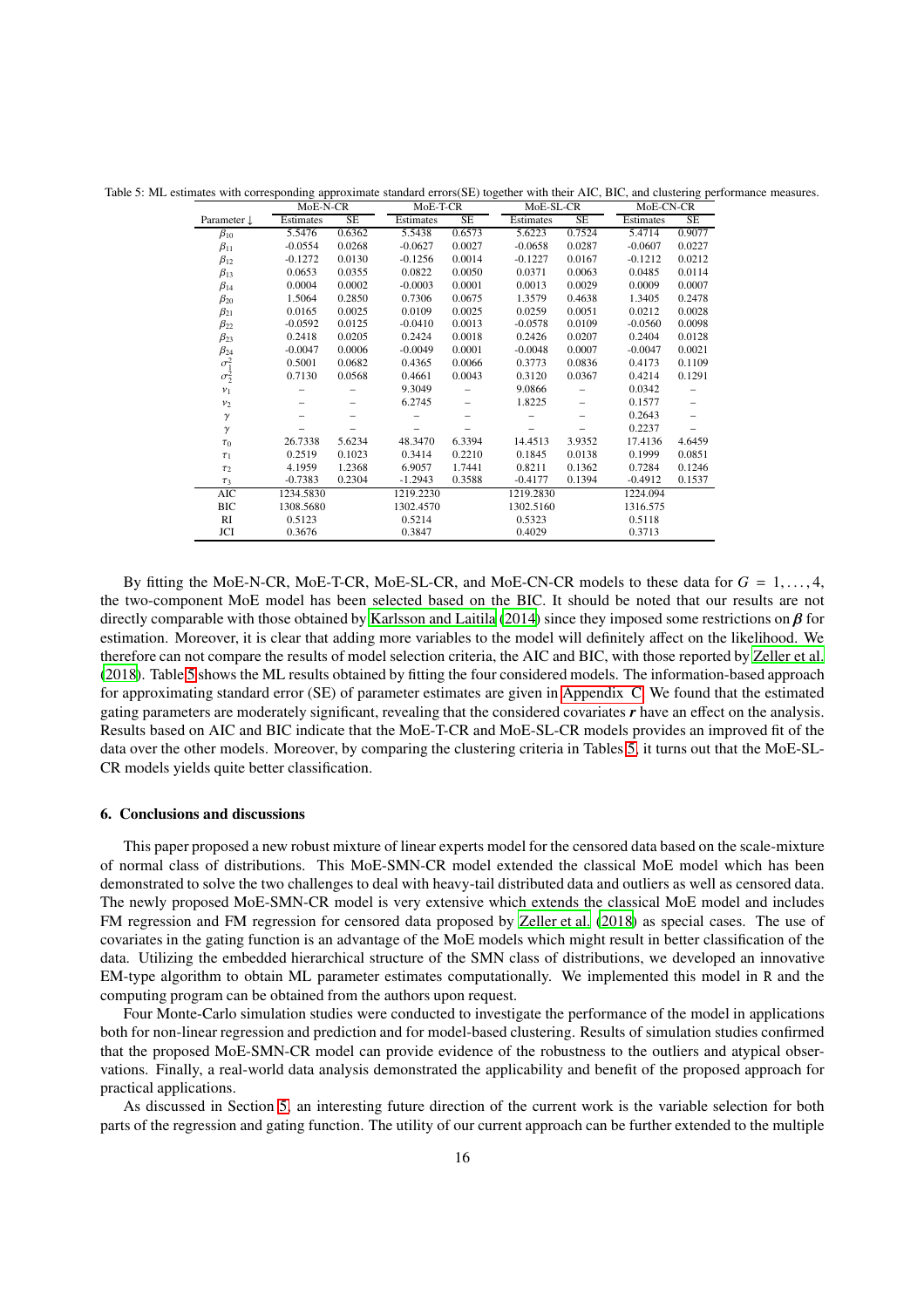regression on multivariate data rather than simple regression on univariate data, which we are actively exploring. Another possible extension of the work herein is to consider a full Bayesian approach as a basis of inference and prediction [\(Peng et al., 1996;](#page-19-37) [Zens](#page-19-38), [2019\)](#page-19-38).

# Acknowledgments

This work is based upon research supported by the South Africa National Research Foundation and South Africa Medical Research Council (South Africa DST-NRF-SAMRC SARChI Research Chair in Biostatistics, Grant number 114613), as well as by the National Research Foundation of South Africa (Grant Numbers 127727). Opinions expressed and conclusions arrived at are those of the author and are not necessarily to be attributed to the NRF.

# <span id="page-16-0"></span>Appendix A. Conditional expectations of the special cases of the SMN distributions

**Uncensored observations:** For the uncensored data  $y_i$ , we have  $\rho_i = 0$ . Therefore, the only necessary conditional  $\exp\{\hat{\mathbf{u}}_{ij}^{(k)} = E(U_{ij} | Y = y_i, \hat{\boldsymbol{\theta}}_j^{(k)}\})$  $j^{(k)}$ ) for the considered models can be computed as follows.

- If  $Y \sim \mathcal{N}(x_i^\top \hat{\beta}_j^{(k)})$  $j^{(k)}, \hat{\sigma}_j^{2(k)}$  $\hat{u}^{(k)}$ , in this case,  $U = 1$  with probability one, and so  $\hat{u}^{(k)}_{ij} = 1$
- If  $Y \sim \mathcal{T}(x_i^\top \hat{\beta}_j^{(k)})$  $j^{(k)}, \hat{\sigma}_j^{2(k)}$  $\hat{\mathcal{V}}_j^{(k)}, \hat{\mathcal{V}}_j^{(k)}$  $j^{(k)}$ ), We have

$$
\hat{u}_{ij}^{(k)} = \frac{\hat{v}_j^{(k)} + 1}{\hat{v}_j^{(k)} + \delta\left(y_i, \boldsymbol{x}_i^{\top} \hat{\boldsymbol{\beta}}_j^{(k)}, \hat{\sigma}_j^{(k)}\right)},
$$

where  $\delta(y, \mu, \sigma) = ((y - \mu)/\sigma)^2$ .

• If  $Y \sim \mathcal{SL}(x_i^{\top} \hat{\beta}_j^{(k)})$  $j^{(k)}, \hat{\sigma}^{2(k)}_j$  $\hat{\mathcal{v}}^{(k)}_j, \hat{\mathcal{v}}^{(k)}_j$  $j^{(k)}$ ), We have

$$
\hat{u}_{ij}^{(k)} = 2\left(\delta\left(y_i, \boldsymbol{x}_i^{\top}\hat{\boldsymbol{\beta}}_j^{(k)}, \hat{\sigma}_j^{(k)}\right)\right)^{-1} \frac{\Gamma\left(\hat{v}_j^{(k)} + 1.5, 0.5\delta\left(y_i, \boldsymbol{x}_i^{\top}\hat{\boldsymbol{\beta}}_j^{(k)}, \hat{\sigma}_j^{(k)}\right)\right)}{\Gamma\left(\hat{v}_j^{(k)} + 0.5, 0.5\delta\left(y_i, \boldsymbol{x}_i^{\top}\hat{\boldsymbol{\beta}}_j^{(k)}, \hat{\sigma}_j^{(k)}\right)\right)}.
$$

• If  $Y \sim \mathcal{CN}(x_i^{\top} \hat{\beta}_j^{(k)})$  $j^{(k)}, \hat{\sigma}^{2(k)}_j$  $\hat{\mathcal{V}}_j^{(k)}, \hat{\mathcal{V}}_j^{(k)}$  $j^{(k)}, \hat{\gamma}_j^{(k)}$  $j^{(k)}$ ), We have

$$
\hat{u}_{ij}^{(k)} = \frac{1 - \hat{v}_j^{(k)} + \hat{v}_j^{(k)}(\hat{\gamma}_j^{(k)})^{1.5} \exp\left\{0.5(1 - \hat{\gamma}_j^{(k)})\delta\left(y_i, \mathbf{x}_i^{\top}\hat{\boldsymbol{\beta}}_j^{(k)}, \hat{\sigma}_j^{(k)}\right)\right\}}{1 - \hat{v}_j^{(k)} + \hat{v}_j^{(k)}(\hat{\gamma}_j^{(k)})^{0.5} \exp\left\{0.5(1 - \hat{\gamma}_j^{(k)})\delta\left(y_i, \mathbf{x}_i^{\top}\hat{\boldsymbol{\beta}}_j^{(k)}, \hat{\sigma}_j^{(k)}\right)\right\}}.
$$

**Censored cases:** In the censored cases, we have  $\rho_i = 1$ . For the sake of notation, let

$$
T_{ij}^{(k)} = \frac{Y_i - \mathbf{x}_i^{\top} \hat{\boldsymbol{\beta}}_j^{(k)}}{\hat{\sigma}_j^{(k)}} \sim \text{SMN}(0, 1, \hat{\mathbf{v}}_j^{(k)}), \qquad \hat{t}_{ij1}^{(k)} = \frac{c_{i1} - \mathbf{x}_i^{\top} \hat{\boldsymbol{\beta}}_j^{(k)}}{\hat{\sigma}_j^{(k)}}, \qquad \hat{t}_{ij2}^{(k)} = \frac{c_{i2} - \mathbf{x}_i^{\top} \hat{\boldsymbol{\beta}}_j^{(k)}}{\hat{\sigma}_j^{(k)}}.
$$

Therefore, the necessary conditional expectations  $\hat{u}_{ij}^{(k)} = E(U_{ij}|c_{i1} \le Y_i \le c_{i2}, \hat{\theta}_{j}^{(k)}$  $\widehat{w}_j^{(k)}$ ,  $\widehat{w}_{ij}^{(k)} = E(U_i Y_i | c_{i1} \le Y_i \le c_{i2}, \widehat{\theta}_j^{(k)}$  $j^{(K)}$ ), and  $\widehat{uy}_{ij}^{(k)} = E(U_i Y_i^2 | c_{i1} \le Y_i \le c_{i2}, \widehat{\theta}_j^{(k)}$  $j^{(k)}$ ) for the considered models can be computed as follows.

$$
\hat{u}_{ij}^{(k)} = E\left(U_{ij}|\hat{t}_{ij1}^{(k)} \leq T_{ij}^{(k)} \leq \hat{t}_{ij2}^{(k)}, \hat{\theta}_{j}^{(k)}\right) = \frac{E_{\Phi}\left(1, \hat{t}_{ij2}^{(k)}\right) - E_{\Phi}\left(1, \hat{t}_{ij1}^{(k)}\right)}{F_{SMN}\left(\hat{t}_{ij2}^{(k)}; \hat{\mathbf{v}}_{j}^{(k)}\right) - F_{SMN}\left(\hat{t}_{ij1}^{(k)}; \hat{\mathbf{v}}_{j}^{(k)}\right)},
$$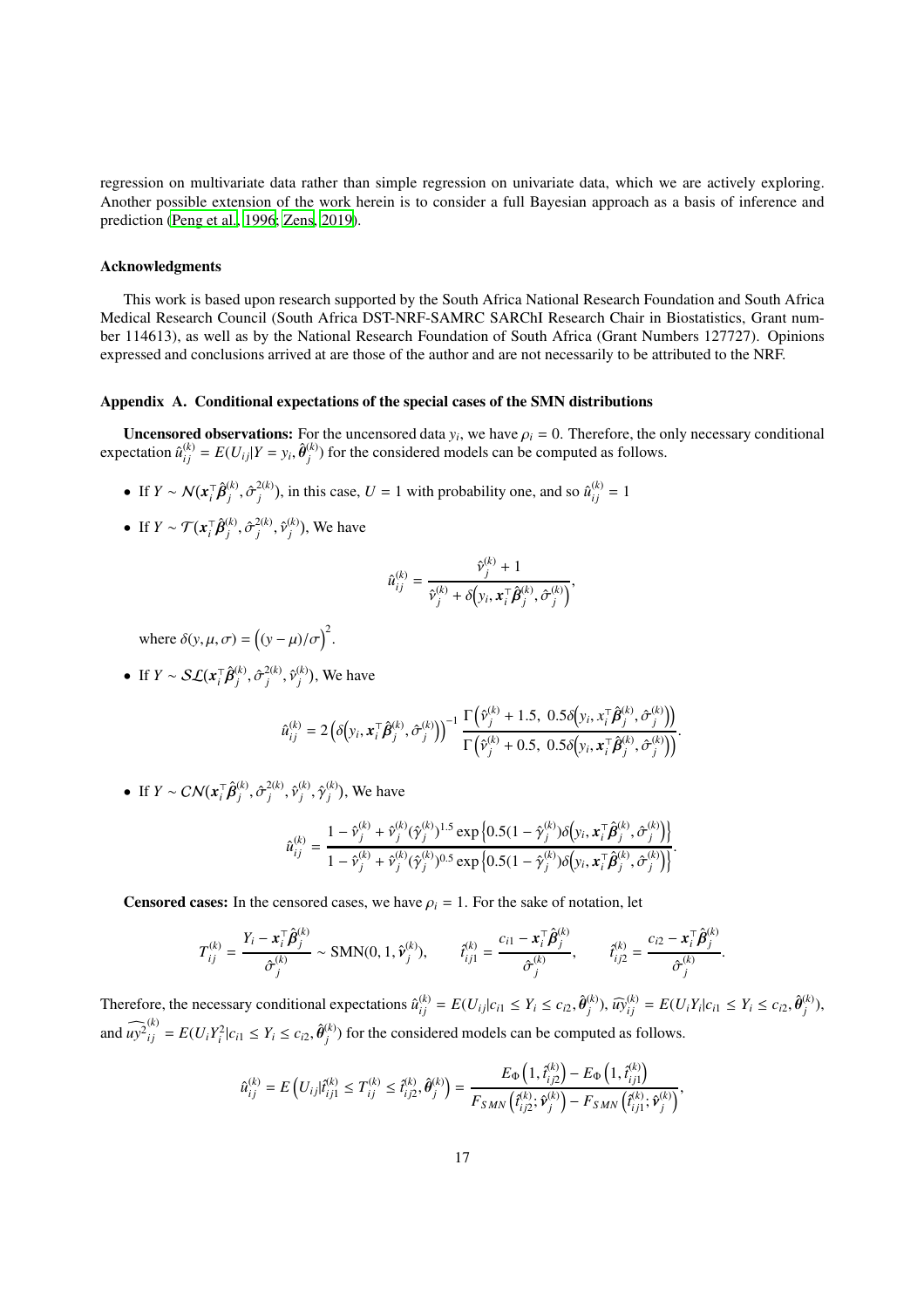$$
\begin{split}\n\widehat{u_{j}}_{ij}^{(k)} &= \left(x_i^{\top} \hat{\beta}_j^{(k)}\right) \widehat{u}_{ij}^{(k)} + \hat{\sigma}_j^{(k)} E\left(U_{ij} T_{ij} \middle| \widehat{t}_{ij1}^{(k)} \leq T_{ij}^{(k)} \leq \widehat{t}_{ij2}^{(k)}, \widehat{\theta}_j^{(k)}\right) \\
&= \left(x_i^{\top} \hat{\beta}_j^{(k)}\right) \left\{ \frac{E_{\Phi}\left(1, \widehat{t}_{ij2}^{(k)}\right) - E_{\Phi}\left(1, \widehat{t}_{ij1}^{(k)}\right)}{F_{SMN}\left(\widehat{t}_{ij2}^{(k)}; \widehat{\nu}_j^{(k)}\right) - F_{SMN}\left(\widehat{t}_{ij1}^{(k)}; \widehat{\nu}_j^{(k)}\right)}\right\} + \hat{\sigma}_j^{(k)} \left\{ \frac{E_{\phi}\left(0.5, \widehat{t}_{ij1}^{(k)}\right) - E_{\phi}\left(0.5, \widehat{t}_{ij2}^{(k)}\right)}{F_{SMN}\left(\widehat{t}_{ij2}^{(k)}; \widehat{\nu}_j^{(k)}\right) - F_{SMN}\left(\widehat{t}_{ij1}^{(k)}; \widehat{\nu}_j^{(k)}\right)}\right\}, \\
\widehat{u_{j2}}_{ij}^{(k)} &= \left(x_i^{\top} \hat{\beta}_j^{(k)}\right)^2 \widehat{u}_{ij}^{(k)} + 2\left(x_i^{\top} \hat{\beta}_j^{(k)}\right) \hat{\sigma}_j^{(k)} \widehat{u_{jij}^{(k)}} + \hat{\sigma}_j^{2(k)} E\left(U_{ij} T_{ij}^2 \middle| \widehat{t}_{ij1}^{(k)} \leq T_{ij}^{(k)} \leq \widehat{t}_{ij2}^{(k)}, \widehat{\theta}_j^{(k)}\right), \\
&= \left(x_i^{\top} \hat{\beta}_j^{(k)}\right)^2 \widehat{u}_{ij}^{(k)} + 2\left(x_i^{\top} \hat{\beta}_j^{(k)}\right) \hat{\sigma}_j^{(k)} \widehat{u_{jij}^{(k)}} + \frac{\hat{\sigma}_j^{2(k)}}{F_{SMN}\left(\widehat{t}_{ij2}^{(k)}; \widehat{\nu}_j^{(k)}\right) - F_{
$$

where

$$
E_{\phi}(r, h) = E\left(U^r \phi(h \sqrt{U})\right)
$$
 and  $E_{\Phi}(r, h) = E\left(U^r \Phi(h \sqrt{U})\right)$ .

In the following, the closed forms of  $E_{\phi}(r, h)$  and  $E_{\phi}(r, h)$  for the special cases of SMN class of distributions are presented.

• For the normal distribution, we have

$$
E_{\phi}(r, h) = \phi(h)
$$
 and  $E_{\Phi}(r, h) = \Phi(h)$ .

• In the case of Student-*t* distribution, we have

$$
E_{\phi}(r,h) = \frac{\Gamma\left(\frac{\hat{v}_j^{(k)} + 2r}{2}\right)}{\sqrt{2\pi}\Gamma(\hat{v}_j^{(k)}/2)} \left(\frac{\hat{v}_j^{(k)}}{2}\right)^2 \left(\frac{2}{h^2 + \hat{v}_j^{(k)}}\right)^{\frac{\hat{v}_j^{(k)} + 2r}{2}},
$$
  

$$
E_{\Phi}(r,h) = \Gamma\left(\frac{\hat{v}_j^{(k)} + 2r}{2}\right) \left(\frac{2}{\hat{v}_j^{(k)}}\right)^r F_{PVII}\left(h; \hat{v}_j^{(k)} + 2r, \hat{v}_j^{(k)}\right) / \Gamma(\frac{\hat{v}_j^{(k)}}{2}).
$$

where  $F_{PVII}(\cdot; v, \delta)$  denotes the cdf of Pearson type *VII* distribution.

• For the slash model, we have

$$
E_{\phi}(r,h) = \frac{\hat{v}_{j}^{(k)}}{\sqrt{2\pi}} \left(\frac{2}{h^{2}}\right)^{\hat{v}_{j}^{(k)}+r} \Gamma(\hat{v}_{j}^{(k)}+r, \frac{h^{2}}{2}) \text{ and } E_{\Phi}(r,h) = \frac{\hat{v}_{j}^{(k)}}{\hat{v}_{j}^{(k)}+r} F_{SL}\left(h; \hat{v}_{j}^{(k)}+r\right).
$$

• For the contaminated-normal distribution, we have

$$
E_{\phi}(r,h) = (\hat{\gamma}_j^{(k)})^r \hat{\nu}_j^{(k)} \phi\left(h \sqrt{\hat{\gamma}_j^{(k)}}\right) + \left(1 - \hat{\nu}_j^{(k)}\right) \phi(h),
$$
  
\n
$$
E_{\Phi}(r,h) = (\hat{\gamma}_j^{(k)})^r F_{CN}\left(h; \hat{\nu}_j^{(k)}, \hat{\gamma}_j^{(k)}\right) + \left(1 - (\hat{\gamma}_j^{(k)})^r\right) \left(1 - \hat{\nu}_j^{(k)}\right) \Phi(h).
$$

 $\overline{ }$ 

# <span id="page-17-0"></span>Appendix B. The hazard function plot of the normal distribution

# <span id="page-17-1"></span>Appendix C. Standard error estimates

For estimating the standard error of the ML estimators, we follow [Meilijson \(1989\)](#page-19-39) to exploit an informationbased method for calculating the asymptotic covariance matrix of the ML estimates. Let  $\ell_{ci}$  be the complete-data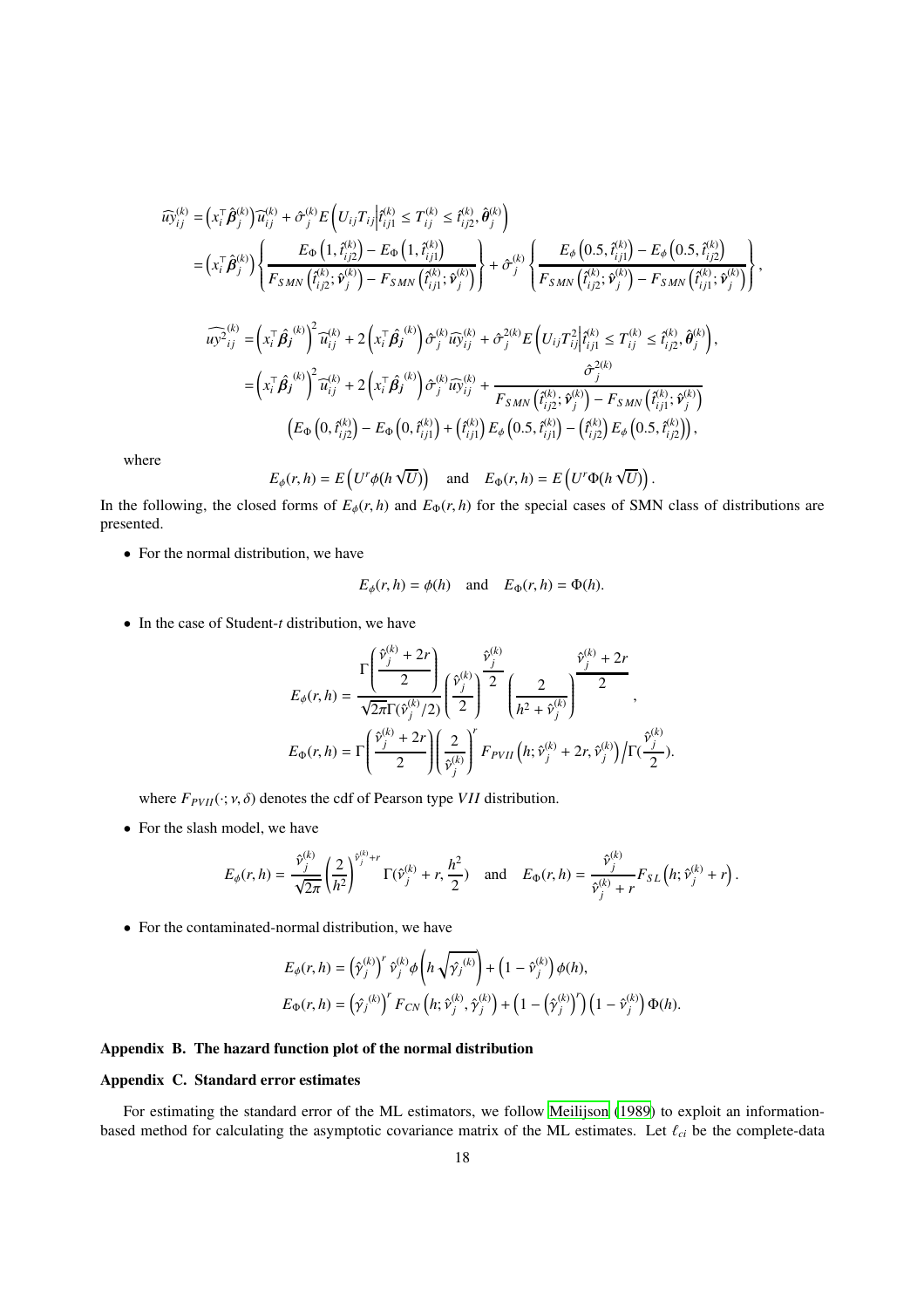

<span id="page-18-5"></span>Figure B.10: The normal hazard function plots computed based on three ways in R.

log-likelihood contributed from the *i*th observation. i.e.

$$
\ell_{ci} = \ell_c(\mathbf{\Theta}|\mathbf{w}_i^{\top}, \boldsymbol{\rho}_i^{\top}, \mathbf{y}_i^{\top}, \mathbf{u}_i^{\top}, \mathbf{Z}_i^{\top}) = \sum_{j=1}^G Z_{ij} \left\{ \log \pi_j(\mathbf{r}_i; \boldsymbol{\tau}) - \frac{1}{2} \log \sigma_j^2 - \frac{u_i}{2\sigma_j^2} (y_i - \mathbf{x}_i^{\top} \boldsymbol{\beta}_j)^2 + \log h(u_i; \boldsymbol{\nu}_j) \right\},
$$

Then, the Fisher information matrix can be approximated by

$$
I_o(\hat{\Theta}|\mathbf{y}) = \sum_{i=1}^n \hat{s}_i \hat{s}_i^{\top},
$$

where  $\hat{s}_i = E\left(\frac{\partial \ell_{ci}}{\partial \Omega}\right)$ ∂Θ  $y_i$ ,  $\hat{\Theta}$ ) is the individual score vector corresponding to the *i*th observation. The elements of individual score vector  $(\hat{s}_{i,\tau_1}^\top,\ldots,\hat{s}_{i,\tau_{G-1}}^\top \hat{s}_{i,\beta_1}^\top,\ldots,\hat{s}_{i,\beta_G}^\top,\hat{s}_{i,\sigma_1^2},\ldots,\hat{s}_{i,\sigma_G^2})$  have the explicit forms as

$$
\hat{s}_{i,\tau_j} = E\Big(\frac{\partial \ell_{ci}}{\partial \tau_j}\Big| y_i, \hat{\Theta}\Big) = \Big(\hat{z}_{ij} - \pi_j(r_i; \hat{\tau})\Big) r_i, \qquad \hat{s}_{i,\beta_j} = E\Big(\frac{\partial \ell_{ci}}{\partial \beta_j}\Big| y_i, \hat{\Theta}\Big) = \frac{\hat{z}_{ij}}{\hat{\sigma}_j^2} \Big(\widehat{u} \hat{y}_{ij} x_i - \hat{u}_{ij} x_i^\top \hat{\beta}_j x_i\Big),
$$
  

$$
\hat{s}_{i,\sigma_j^2} = E\Big(\frac{\partial \ell_{ci}}{\partial \sigma_j^2}\Big| y_i, \hat{\Theta}\Big) = -\frac{\hat{z}_{ij}}{2\hat{\sigma}_j^4} \Big(\hat{\sigma}_j^2 - \widehat{u} y_i^2\Big) r_i - \hat{u}_{ij} (x_i^\top \hat{\beta}_j)^2 + 2 \widehat{u} y_{ij} x_i^\top \hat{\beta}_j\Big).
$$

As a result, the variance of the ML estimates can be consistently estimated from the diagonal of the inverse of  $I_o(\hat{\Theta}|y)$  under some regularity conditions. We note that the standard error of  $\hat{v}$  critically depends on the calculation of  $E(\log(U_i)|y_i, \hat{\Theta})$  which is a computational challenge. It could be mentioned that inverse of the *I<sub>o</sub>*(Θ $|y$ ) is not always available. One can refer to [Yu et al. \(2021](#page-19-40)) to find an innovative interpolation procedure based on the cubic spline interpolation to directly estimate the asymptotic variance-covariance matrix of the ML estimates obtained by the EM algorithm.

#### References

- <span id="page-18-4"></span>Akaike, H., 1974. A new look at the statistical model identification, in: Selected Papers of Hirotugu Akaike. Springer, pp. 215–222.
- <span id="page-18-6"></span>Birnbaum, Z.W., Saunders, S.C., 1969. A new family of life distributions. Journal of applied probability 6, 319–327.

- <span id="page-18-1"></span>Chamroukhi, F., 2016. Robust mixture of experts modeling using the t distribution. Neural Networks 79, 20–36.
- <span id="page-18-2"></span>Chamroukhi, F., 2017. Skew *t* mixture of experts. Neurocomputing 266, 390–408.

<span id="page-18-7"></span>Caudill, S.B., 2012. A partially adaptive estimator for the censored regression model based on a mixture of normal distributions. Statistical Methods & Applications 21, 121137.

<span id="page-18-3"></span>Cuesta-Albertos, J.A., Gordaliza, A., Matrá n, C., et al., 1997. Trimmed *k*-means: An attempt to robustify quantizers. The Annals of Statistics 25, 553–576.

<span id="page-18-0"></span>Dempster, A.P., Laird, N.M., Rubin, D.B., 1977. Maximum likelihood from incomplete data via the EM algorithm. Journal of the Royal Statistical Society: Series B (Methodological) 39, 1–22.